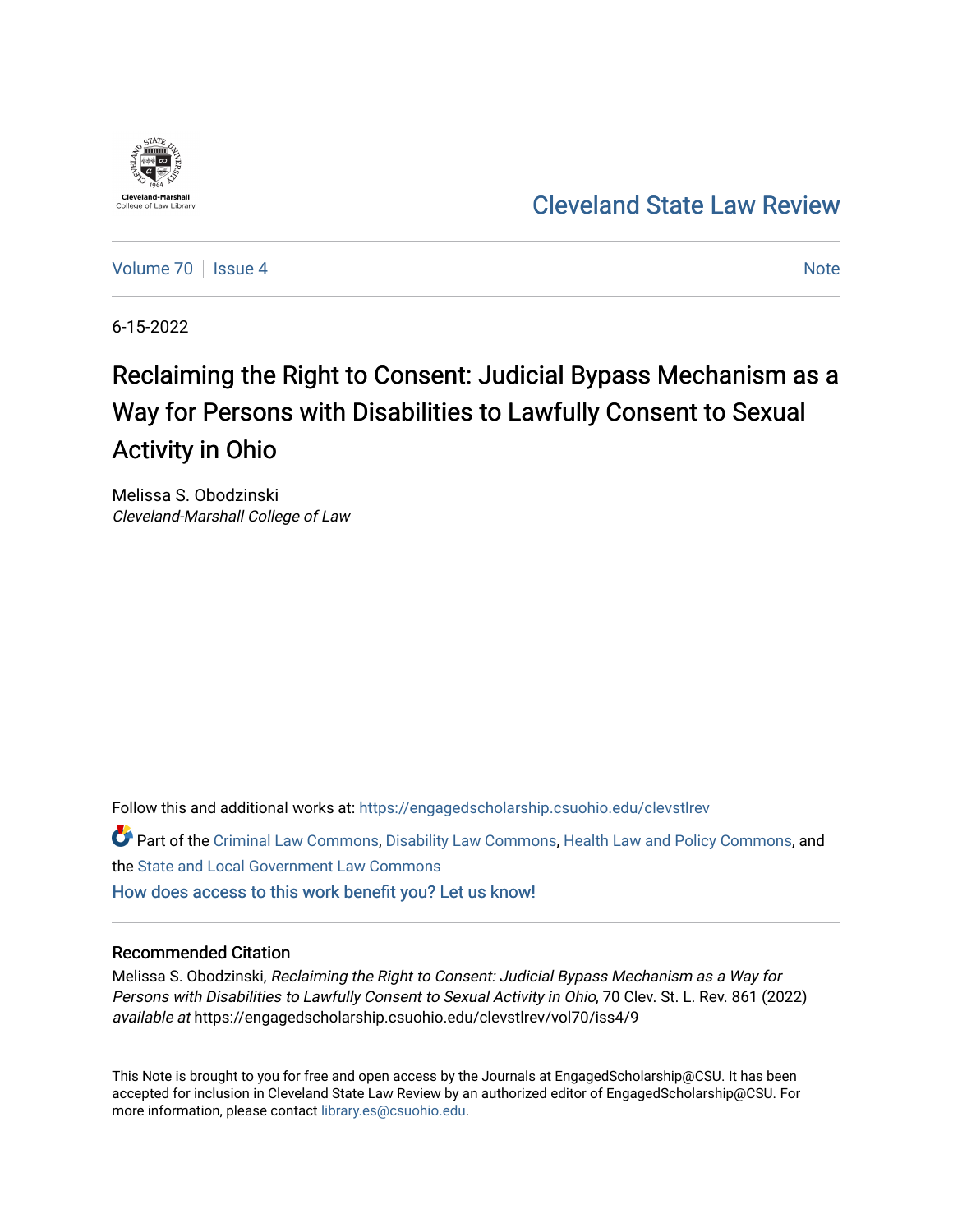# **RECLAIMING THE RIGHT TO CONSENT: JUDICIAL BYPASS MECHANISM AS A WAY FOR PERSONS WITH DISABILITIES TO LAWFULLY CONSENT TO SEXUAL ACTIVITY IN OHIO**

### MELISSA S. OBODZINSKI \*

### **ABSTRACT**

In Ohio, it is a criminal offense to engage in sexual conduct with another when his or her ability to consent is "substantially impaired" because of a mental or physical condition. There is no mechanism for persons with intellectual and/or developmental disabilities to receive judicial notice of whether their ability to consent is "substantially impaired" prior to criminal adjudication, nor is there a way for them to affirmatively prove that they have the capacity to consent to sexual activity. Thus, under Ohio law, intellectually and/or developmentally disabled individuals may be functionally and irrevocably barred from engaging in sexual intimacy for fear of criminal penalties against their partner.

Ohio's criminal sexual violence laws serve an important function by protecting vulnerable populations. However, they may also harm those they are designed to protect by stripping entire classes of persons from engaging in lawful sexual intimacy without providing any remedy for those that choose to do so. In *Lawrence v. Texas*, the Court held that the Fourteenth Amendment right to privacy includes the right of adult persons to engage in consensual sexual activity. Ohio undermines these privacy rights when it fails to allow individuals to demonstrate that they are deserving of the chance to prove they are capable of consenting to sexual activity.

This Note provides a solution to this problem, balancing the need to protect vulnerable populations against sexual violence with an individual's right to privacy: the creation of a judicial bypass mechanism allowing an individual to reclaim his or her right to engage in consensual sexual activity by demonstrating that he or she is

861

<sup>\*</sup> Melissa Obodzinski graduated *magna cum laude* from Cleveland-Marshall College of Law in May 2022. Melissa received her Bachelor of Arts in Psychology and Applied Conflict Management from Kent State University in 2015, and worked in the anti-sexual violence advocacy field prior to perusing her J.D.. She extends her gratitude to Professors Brian Glassman and Margaret Sweeney for teaching her the art of persuasive and scholarly legal writing. Melissa also extends a special thank you to Dr. James Beil, Tobias Fitzgerald, Mortimer Novella, and her family for their support, encouragement, and guidance.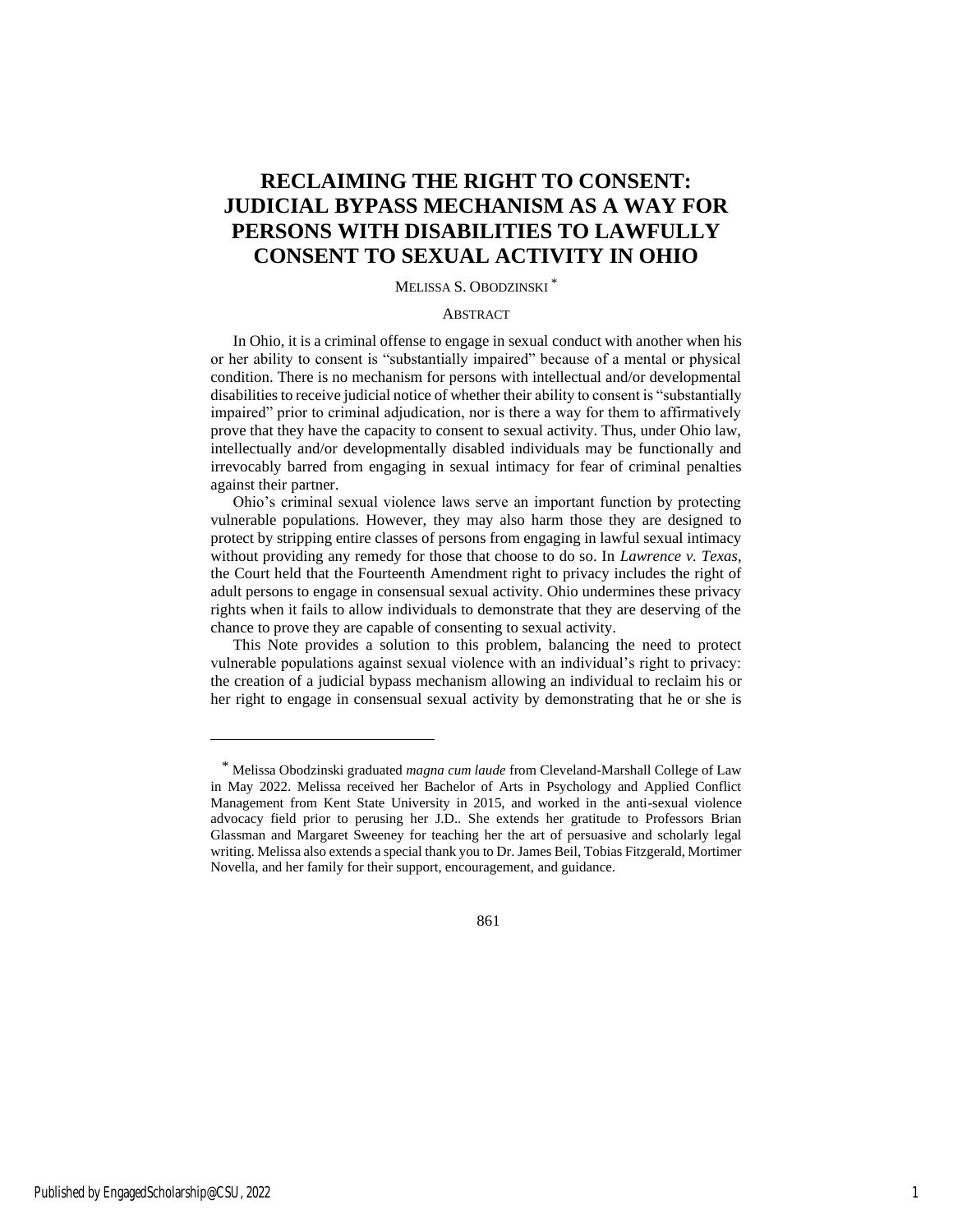sufficiently well-informed and mature to make the decision to engage in consensual sexual activity.

#### **CONTENTS**

| I.       |    |                                                                               |  |
|----------|----|-------------------------------------------------------------------------------|--|
| Π.       |    |                                                                               |  |
|          |    |                                                                               |  |
|          |    | B. Limitations on the Right to Privacy and the State's Interest in Protecting |  |
|          |    | C. Judicial Bypass Mechanisms to Override a Lack of Statutory Consent 870     |  |
| Ш.       |    |                                                                               |  |
|          |    | A. Consideration of the Right of All Persons to Engage in Sexual Conduct      |  |
|          | B. | Judicial Bypass as a Method of Affirming a Person's Right to Engage in        |  |
|          | C. | Judicial Bypass in the Context of Criminal Sexual Assault Prosecutions        |  |
| $IV_{-}$ |    |                                                                               |  |

#### I. INTRODUCTION

Sex is a prominent aspect of the human experience. From childhood, we are promised that one day we will find a partner of our choosing, possibly have children with that person, and live "happily ever after." In school, children learn about sexual health and wellness and—even in abstinence-based programs—there is a presumption that eventually all persons will be able to experience this most private form of intimacy and connection. Movies, television shows, books, magazines, and even news sources further perpetuate the idea that sexual activity<sup>1</sup> is a part of what it means to be fundamentally human; that it is something everyone is thinking about and wants to experience with another person or persons.<sup>2</sup>

<sup>1</sup> Ohio's criminal code defines "sexual conduct" as vaginal or anal penetration, and "sexual contact" as any touching of an erogenous zone for the purpose of arousal or gratification. OHIO REV.CODE. ANN. § 2907.01(A)–(B) (LexisNexis 2019). To avoid confusion with these statutory definitions, this Note generically uses "activity" throughout to encompass both sexual conduct and contact, although it should be noted that "sexual activity" is also statutorily defined. *Id.* § 2907.01(C) (defining "sexual activity" as sexual conduct, sexual contact, or both).

<sup>2</sup> *See, e.g.*, Christina Grant, *Teens, Sex and the Media: Is there a Connection?*, 8 PAEDIATRICS & CHILD HEALTH 285, 285–86 (2003), https://www.ncbi.nlm.nih.gov/pmc/articles/PMC2792686/pdf/pch08285.pdf; DALE KUNKEL ET AL., THE HENRY J. KAISER FAM. FOUND., SEX ON TV: CONTENT AND CONTEXT A BIENNIAL REPORT 1 (1999), https://www.kff.org/wp-content/uploads/2013/01/sex-on-tv-a-biennialreport-to-the-kaiser-family-foundation-1999-report.pdf; Chaohua Lou et al., *Media's Contribution to Sexual Knowledge, Attitudes and Adolescents and Young Adults in Three Asian*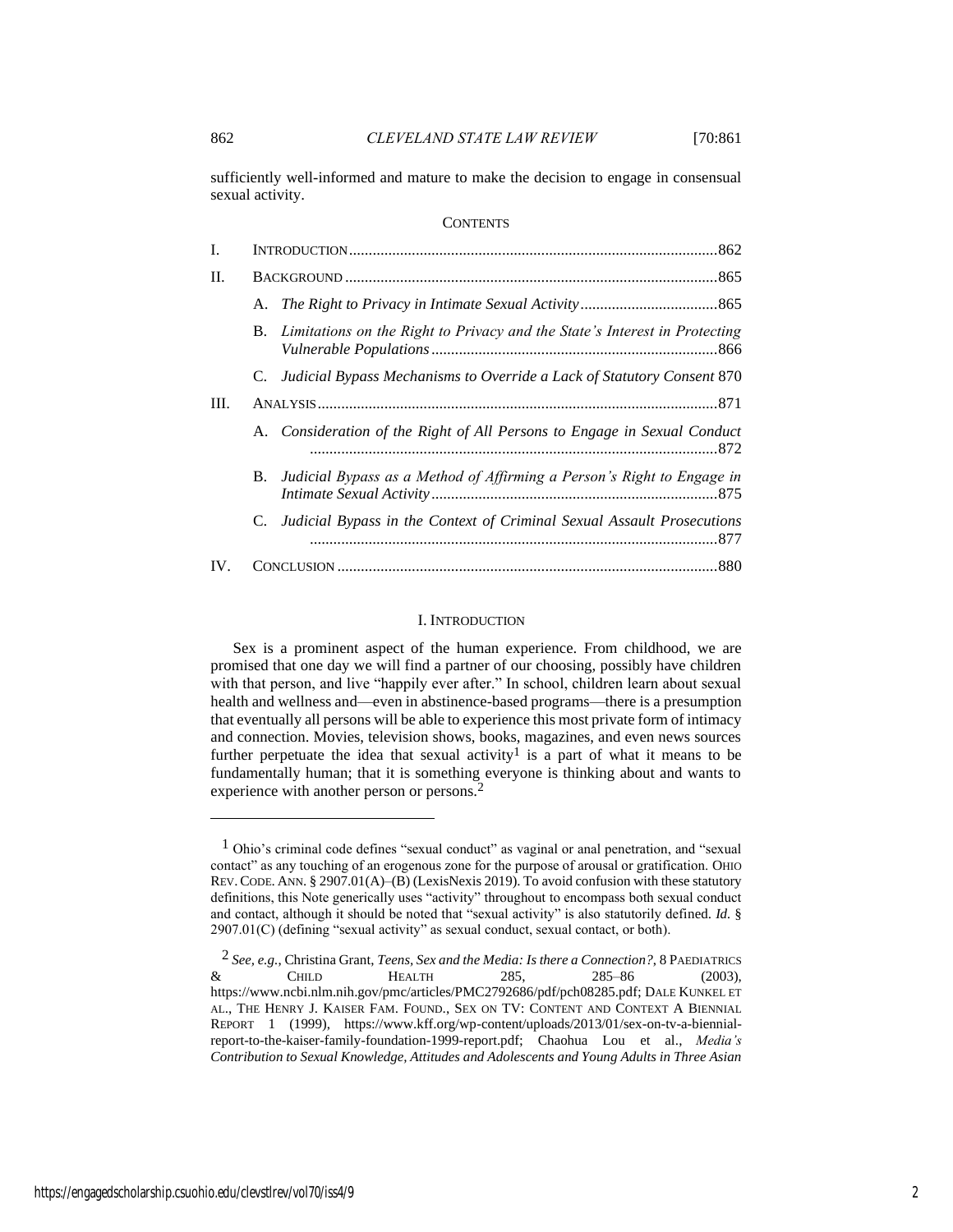Under Ohio law, however, some individuals are stripped of their ability to legally engage in sexual activity (despite what may be an authentic desire to do so) because of their persisting mental or physical condition. In Ohio, it is a criminal offense to engage in sexual conduct with another when "[their] ability to resist or consent is substantially impaired because of a mental or physical condition" and the offender knows, or has reasonable cause to believe, that the person's ability to resist or consent is so impaired.<sup>3</sup> While this statute does not criminalize the actions of the person whose ability to consent is "substantially impaired" because of a mental, psychological, or physical condition, a sexual partner of that person's choosing could be charged with, and convicted of, a first-degree felony. The effect of that criminalization is that some persons cannot legally consent to sexual activity, despite their status as a legal adult and desire to engage in such conduct.

Ohio's criminal sexual violence laws, such as its forcible rape statue, are designed to protect vulnerable populations.<sup>4</sup> However, in doing so, these laws may cause harm to those that they are designed to protect by stripping entire classes of persons of the ability to engage in lawful, consensual sexual activity. These laws protect persons with intellectual and/or developmental disabilities<sup>5</sup> by creating a blanket rule that no person may engage in sexual conduct with the protected individual.6 The formulation of this law forces persons with intellectual and/or developmental disabilities into one of two

4 Kathleen C. Basile, et al., *Disability and Risk of Recent Sexual Violence in the United States,*  5 AM. J. PUB. HEALTH 928, 932 (2016) ("For both women and men, having a disability was associated with an increased risk of sexual coercion and noncontact unwanted sexual experiences.").

 $6$  OHIO REV. CODE. ANN. § 2907.02(A)(1)(c) (LexisNexis 2002).

*Cities*, 3 J. ADOLESCENT HEALTH 26, 26–36 (2014), https://www.ncbi.nlm.nih.gov/pmc/articles/PMC4235612/.

<sup>3</sup> OHIO REV. CODE. ANN. § 2907.02(A)(1)(c) (LexisNexis 2002).

 $<sup>5</sup>$  This Note will strive to use the language of "intellectual and/or developmental disabilities"</sup> to describe a variety of mental and physical conditions that may cause a person to be deemed as unable to consent to sexual conduct or contact under Ohio Law. At times, quotes will be used from cases that use language no longer accepted by the American Psychological Association, persons with disabilities themselves, or disability rights groups, such as "mental retardation". *See* James Harris, *New Terminology for Mental Retardation in DSM-5 and ICD-11*, 26 CURRENT OP. PSYCHIATRY 260, 261, https://journals.lww.com/copsychiatry/Citation/2013/05000/New\_terminology\_for\_mental\_retardation\_in\_DSM\_5.6.aspx #:~:text=In%20the%20United%20States%2C%20a,affected%20in%20all%20federal%20laws ("The diagnostic term 'mental retardation' is finally being eliminated in the upcoming international classifications of diseases and disorders. The term 'mental retardation' was introduced by the American Association on Mental Retardation in 1961 and soon afterwards was adopted by the American Psychiatric Association (APA) in its Diagnostic and Statistical Manual for Mental Disorders (DSM-5). Mental retardation replaced older terms such as feeblemindedness, ideocracy, and mental subnormality that had become pejorative. Now, over five decades later, the term 'mental retardation' is being eliminated for similar reasons." (footnotes omitted)); 20 C.F.R. § 404, subpt. P, app. 1 (2013) (replacing the term "mental retardation" with "intellectual disability" in the Listing of Impairments used to evaluate claims involving mental disorders under the Social Security Act).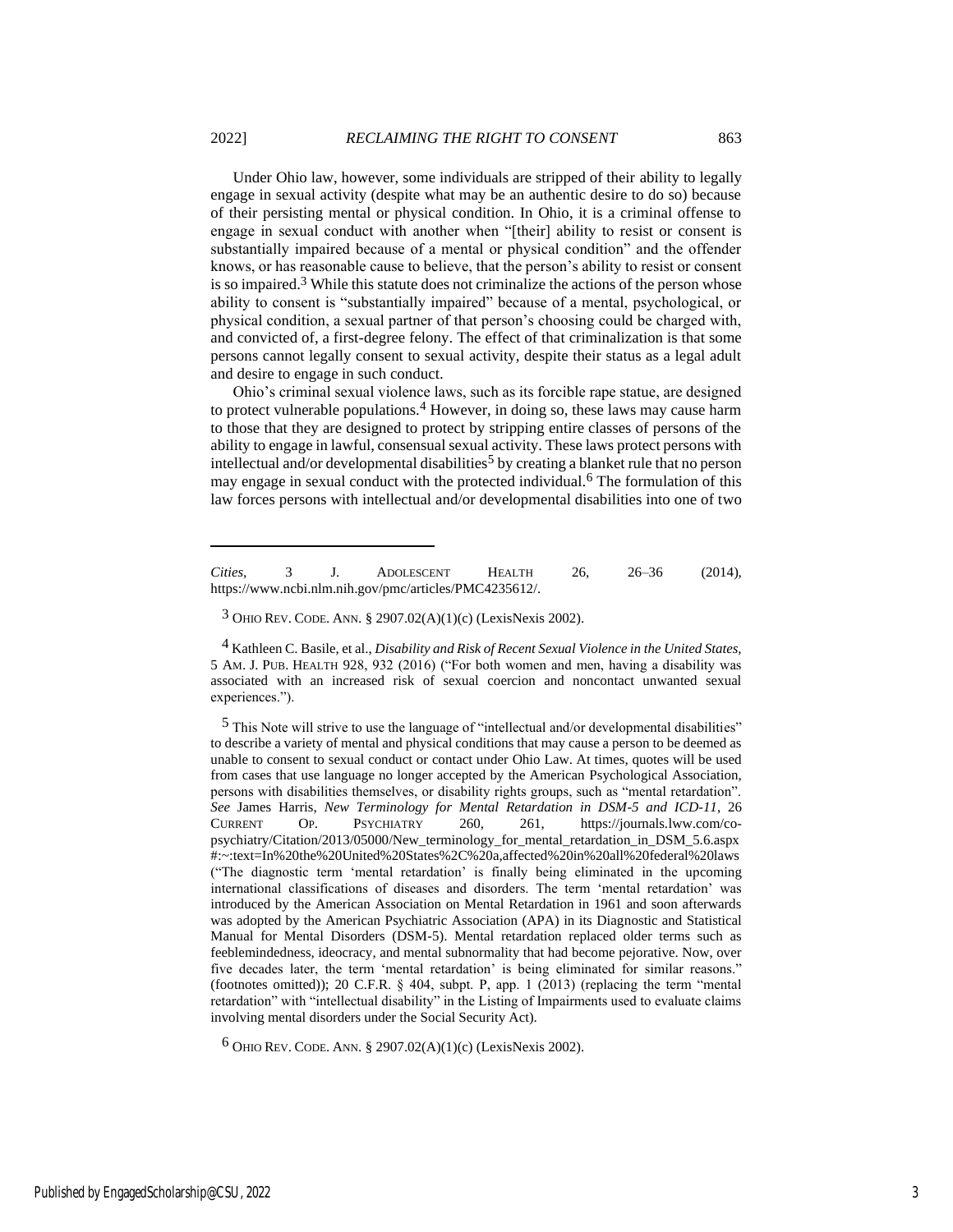categories: substantially impaired or not substantially impaired.7 This imprecise classification ignores the complexities of persons living with these disabilities by presuming that they are all irrevocably incapable of engaging in safe, consensual sex. Thus, they are barred from enjoying a private and personal liberty based solely on another's assessment of their abilities and capacity (and ultimately, their sexuality, or lack thereof).

This Note argues that that there should be a mechanism by which persons with mental, intellectual, and/or developmental disabilities can obtain the legal right to consent to sexual activity when that ability may be stripped under criminal sexual violence statutes. Part II of this Note addresses the issues of personal privacy and liberty (as they relate to the right to engage in sexual activity) as a substantive right under the Due Process Clause of the Fourteenth Amendment.8 In this Part, a discussion of the history of constitutional challenges to state statutes that criminalize otherwise private sexual conduct between adults will lay a foundation for understanding the intersection of the State's interest in promoting the health, safety, and welfare of its citizens and a person's right to privacy within the home.9 Part II then uses the holdings of these cases to examine the State's interest in creating a statute that criminalizes sexual activity with persons who have a mental and/or physical condition, which prevents them from being able to legally consent, and whether that interest can be overcome by an adult person's right to engage in private sexual activity with a person of his or her choosing.

Part III of this Note examines the possibility of creating a judicial bypass mechanism by which persons with mental, intellectual, and/or developmental disabilities can obtain the legal right to consent to sexual activity, despite a statutory presumption that they lack the capacity to do so under any circumstances. This mechanism would be similar to the process available to an unemancipated pregnant minor when she is seeking an abortion without the knowledge or consent of her parents. Under Ohio law, a pregnant minor may obtain an order authorizing her ability to consent to an abortion, without parental consent or notification, by demonstrating to a judge that she is sufficiently informed and mature to make such a decision, and that an abortion would be in her best interest.10 Similarly, a person with intellectual and/or developmental disabilities would be able to demonstrate his or her ability to make a sufficiently well-informed and mature decision to engage in sexual activity to a judge in order to obtain the ability to engage in lawful consensual sex. Finally, Part

<sup>7</sup> *See id.*

<sup>8</sup> U.S. CONST. amend. XIV, § 1 ("[No state shall] deprive any person of life, liberty, or property, without due process of law . . . .").

<sup>9</sup> *See, e.g.*, Lawrence v. Texas, 539 U.S. 558 (2003); Roe v. Wade, 410 U.S. 113 (1973); Griswold v. Connecticut, 381 U.S. 479, 485 (1965).

<sup>10</sup> OHIO REV. CODE. ANN § 2151.85(C)(1) (LexisNexis 1986) ("A woman who is pregnant, unmarried, under eighteen years of age, and unemancipated and who wishes to have an abortion without the notification of her parents . . . may file a complaint . . . requesting the issuance of an order authorizing her consent to the performance or inducement of an abortion."); Bellotti v. Baird, 443 U.S. 622, 649 (1979) ("[W]here the pregnant minor goes to her parents and consent is denied, she still must have recourse to a prompt judicial determination of her maturity or best interests.").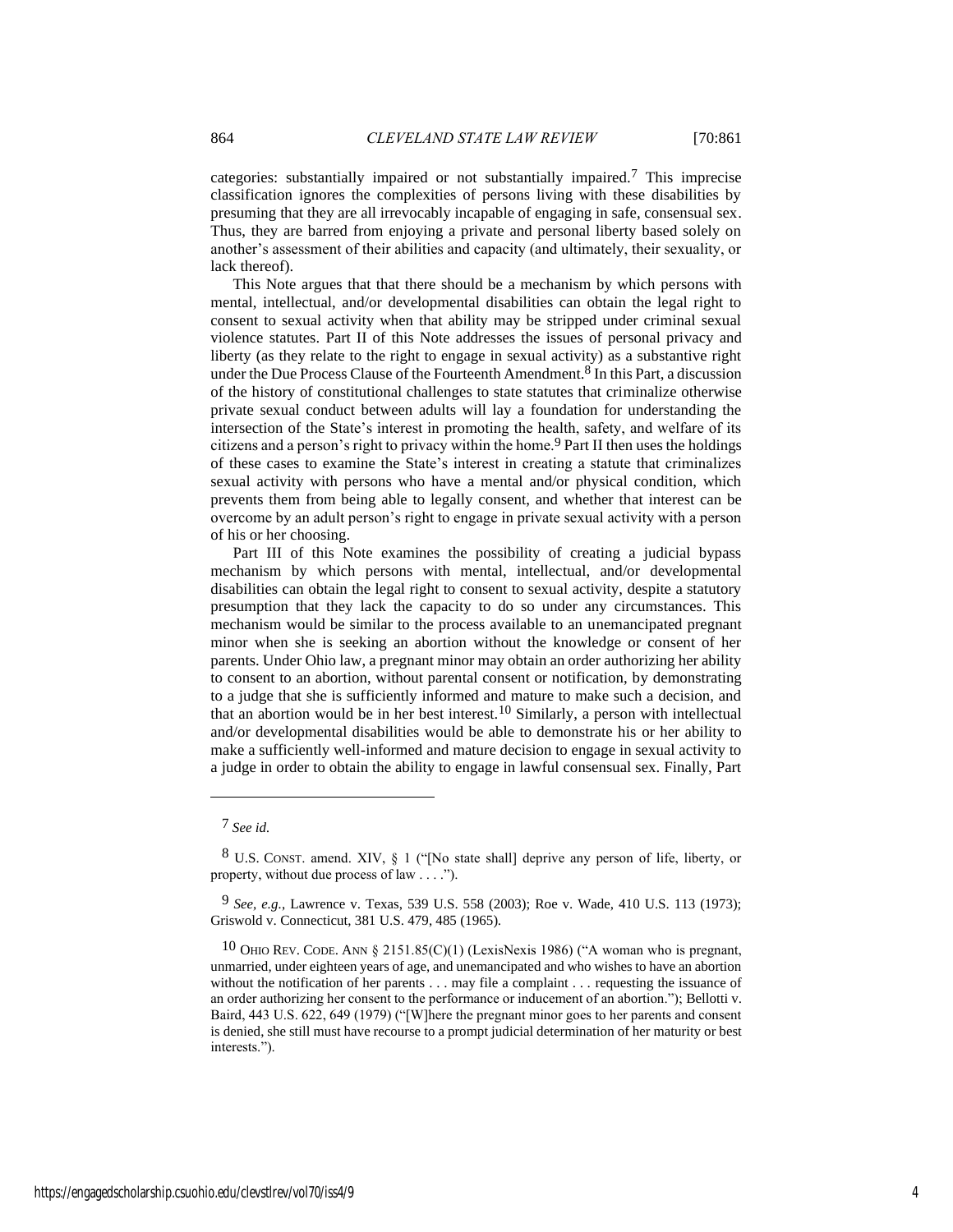III of this Note will address possible arguments against the creation of a judicial bypass mechanism. It will demonstrate that successful prosecution against a person who commits a crime of sexual violence against a person who receives a bypass order is still possible. It will then argue that judges are well-equipped to make determinations about whether a petitioner has sufficiently demonstrated his or her maturity and is sufficiently well-informed to consent to sexual activity.

#### II. BACKGROUND

The right to engage in sexual activity is grounded in the right to privacy under the Due Process Clause.<sup>11</sup> The idea that persons have a protected interest in engaging in sexual activity is foundational to the issue presented in this Note. A person's interest in privacy and bodily autonomy is not something that should be erased without significant consideration by a legislative body.12 This Part first explores the history of protection of privacy rights in the context of bodily autonomy and sexual activity. This Part will then discuss notable challenges to state laws that criminalize sexual activity under the Due Process Clause. Finally, this Part will discuss the use of judicial bypass mechanisms in Ohio and other states as a way for a pregnant minor to assert her legal right to abortion without the otherwise statutorily-required consent of her parents. This background discussion will create a framework for understanding the scope of the problem of criminalizing sexual activity with persons with intellectual and/or developmental disabilities in all circumstances, and why a judicial bypass mechanism is an effective way to combat this problem.

#### *A. The Right to Privacy in Intimate Sexual Activity*

Under the Due Process Clause, the government is prohibited from depriving any person of "life, liberty or property, without due process of the law."13 This clause articulates an individual's right to fair judicial processes and creates substantive limitations on governmental power. In *Lawrence v. Texas*, the Supreme Court analyzed a state's power to criminalize private sexual activity between two consenting, unmarried adults under the Due Process Clause, and found that "[l]iberty presumes an autonomy of self that includes freedom of . . . certain intimate conduct."14 The law at issue in that case was a Texas statute which criminalized sexual activity between two persons of the same sex.<sup>15</sup> The petitioners in that case were two men who

<sup>11</sup> U.S. CONST. amend. XIV, § 1. ("[No state shall] deprive any person of life, liberty, or property, without due process of law . . . .").

<sup>12</sup> Griswold v. Connecticut, 381 U.S. 479, 485 (1965) ("[A] governmental purpose to control or prevent activities constitutionally subject to state regulation may not be achieved by means which sweep unnecessarily broadly and thereby invade the area of protected freedoms.").

<sup>&</sup>lt;sup>13</sup> U.S. CONST. amend. XIV, § 1. ("[No state shall] deprive any person of life, liberty, or property, without due process of law . . . ."); *see Griswold*, 381 U.S. at 485.

<sup>14</sup> *Lawrence*, 539 U.S. at 562.

<sup>15</sup> *Id.* ("The applicable state law is Tex. Penal Code Ann. § 21.06(a) (2003). It provides: 'A person commits an offense if he engages in deviate sexual intercourse with another individual of the same sex.' The statute defines 'deviate sexual intercourse' as follows: '(A) any contact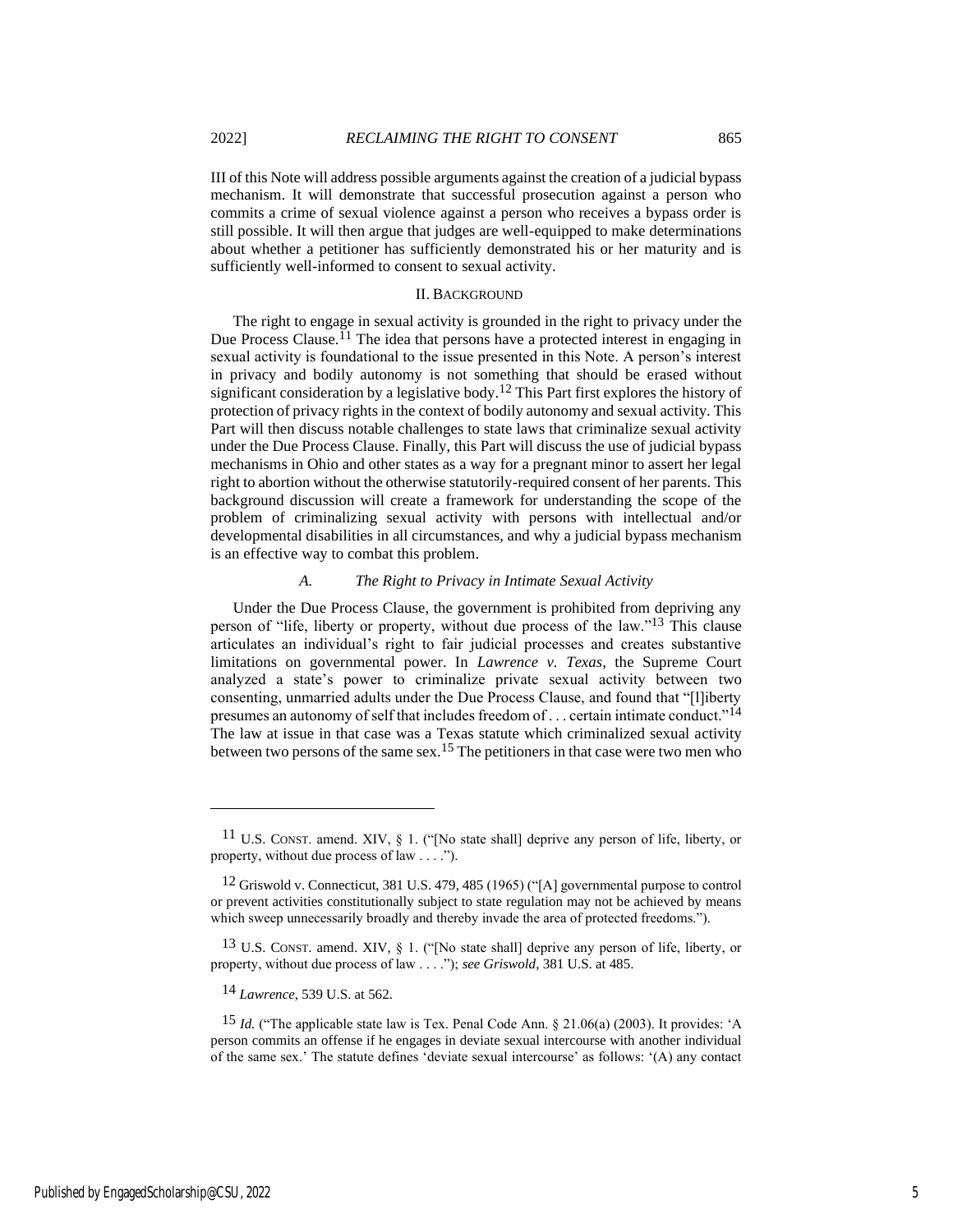were engaging in consensual sexual intercourse when the police entered their home in response to an unrelated report.<sup>16</sup> The men were convicted, and the Court granted a writ of certiorari to consider the constitutionality of the anti-sodomy statute.<sup>17</sup> In a 5– 4 decision, the majority held that Texas had violated the petitioners' right to liberty under the Due Process Clause when it enacted a statute that furthered no legitimate state interest which justified an intrusion into the petitioners' personal and private lives.18 In holding so, the Court relied on the fact that the case did not involve adult persons who "might be injured or coerced"<sup>19</sup> and that the statute criminalized otherwise lawful sexual activity.20 This case was significant; it marked a departure from earlier cases that had upheld statutes criminalizing sexual activity between persons of the same  $sex, <sup>21</sup>$  and did so by recognizing a substantive right to sexual activity under the Due Process Clause.

#### *B. Limitations on the Right to Privacy and the State's Interest in Protecting Vulnerable Populations*

Following *Lawrence*, there has been an ongoing question of what types of sexual activity are constitutionally protected, and under what circumstances a state has a legitimate interest that justifies creating a law that criminalizes such conduct. In 2011, an Ohio statute that criminalized engaging in sexual conduct with an adult stepchild<sup>22</sup> was challenged under the Fourteenth Amendment's substantive right to privacy.<sup>23</sup> The Ohio Supreme Court upheld the law, finding that the statute bore a rational relationship

16 *Id.* at 562.

17 *Id.* at 563.

20 *Id.* at 575.

21 *See, e.g.*, Bowers v. Hardwick, 478 U.S. 186, 196 (1986) (upholding Georgia's antisodomy law).

<sup>22</sup> OHIO REV. CODE ANN. § 2907.03(A)(5) (Lexis Nexis 1994) (making it a crime to "engage in sexual conduct with another, not the spouse of the offender, when . . . . [t]he offender is the other person's natural or adoptive parent, or a stepparent, or guardian, custodian, or person in loco parentis of the other person").

23 State v. Lowe, 861 N.E.2d 512, 516 (Ohio 2007); Lowe v. Swanson, 663 F.3d 258, 258– 59 (6th Cir. 2011).

between any part of the genitals of one person and the mouth or anus of another person; or (B) the penetration of the genitals or the anus of another person with an object.'").

<sup>18</sup> *Id.* at 578. ("The petitioners are entitled to respect for their private lives. The State cannot demean their existence or control their destiny by making their private sexual conduct a crime. Their right to liberty under the Due Process Clause gives them the full right to engage in their conduct without interventions of the government.").

<sup>&</sup>lt;sup>19</sup> *Id.* ("The present case does not involve minors. It does not involve persons who might be injured or coerced or who are situated in relationships where consent might not easily be refused. It does not involve public conduct or prostitution. It does not involve whether the government must give formal recognition to any relationship that homosexual persons seek to enter.").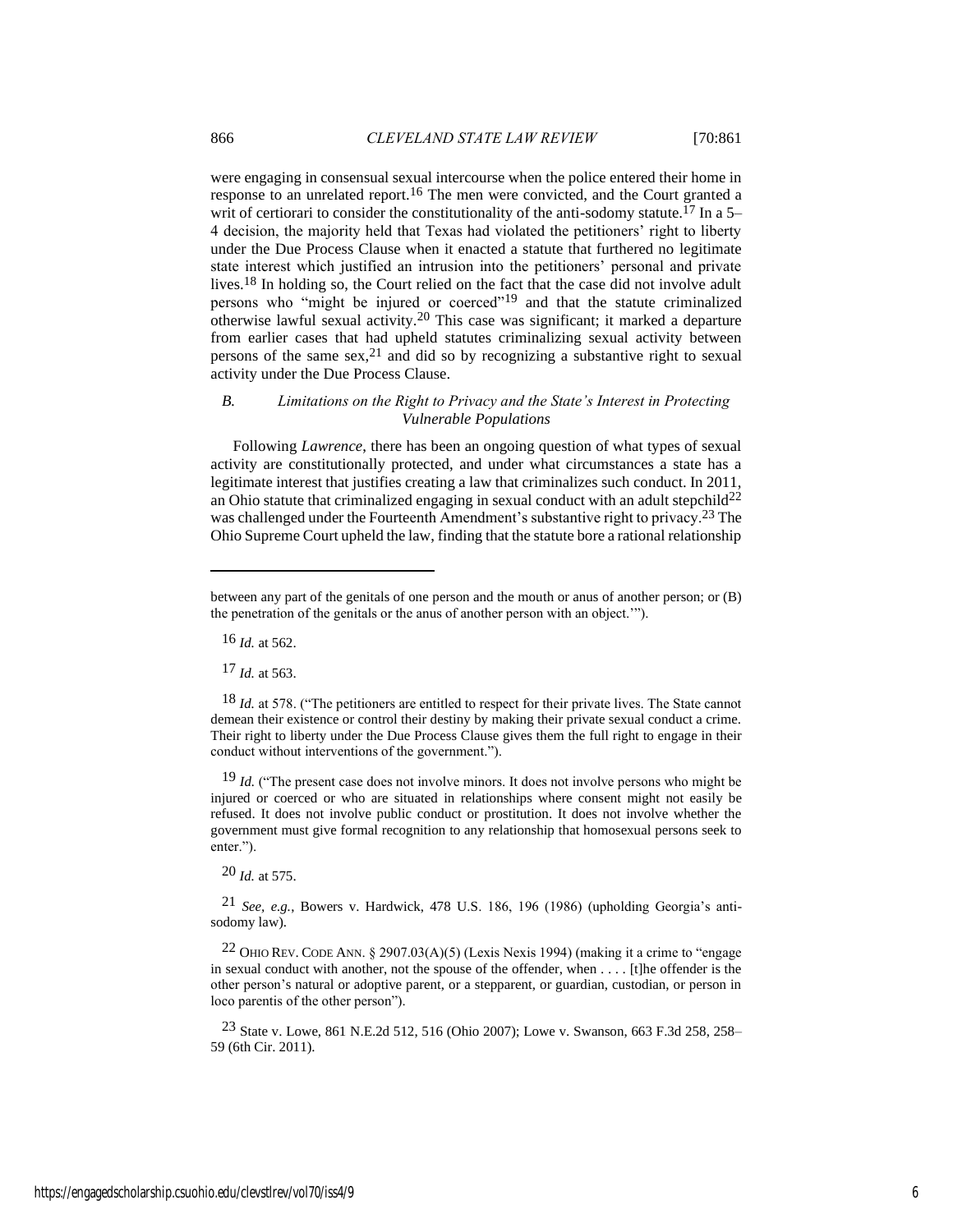to Ohio's legitimate interest in protecting the family from the "destructive influence" of sexual relationships between stepparents and their (adult) stepchildren.<sup>24</sup> On appeal, the Sixth Circuit similarly distinguished this case from *Lawrence*, reasoning that the stepchild-stepparent relationship is one in which a person might be injured or coerced or where "consent might be easily refused, regardless of age, because of the inherent power dynamic within such a relationship." $25$  The court therefore affirmed the decision of the Ohio Supreme Court, finding that Ohio's interest in criminalizing incest is different from, and greater than, the interest that Texas had in criminalizing same-sex sexual activity, because it was concerned with protecting the family.<sup>26</sup> The U.S. Supreme Court unanimously denied certiorari to further consider this issue.<sup>27</sup>

Ohio's criminal sexual violence code includes a number of enumerated offenses relating to a person's capacity to consent, or lack thereof, because of a diminished mental and/or physical capacity.28 Under Ohio's forcible rape statue, any person who engages in sexual conduct with another, who is not his or her spouse, when "the other person's ability to resist or consent is substantially impaired because of a mental or physical condition . . . and the offender knows or has reasonable cause to believe that the other person's ability to resist or consent is substantially impaired because of a mental or physical condition" is guilty of a first degree felony.<sup>29</sup> Similarly, Ohio's sexual battery statute dictates that "no person shall engage in sexual conduct with another . . . when . . . the offender knows the other person's ability to appraise the nature of or control the other person's own conduct is substantially impaired."30

Ohio courts have used the language of these statutes to infer that where a certain person is found to have an intellectual and/or developmental disability ("mental retardation"), $31$  the substantial impairment element of these crimes is met. However, there are difficulties in determining what evidence is considered sufficient to support such a finding in cases regarding the mental impairment of a victim, and to what degree that evidence is persuasive.

In *State v. Zeh*, the Ohio Supreme Court noted that, while the phrase "substantially impaired" is not legislatively defined, it "must be given the meaning generally understood in common usage."<sup>32</sup> In that case, the defendant had been convicted of

27 Lowe v. Swanson, 566 U.S. 992 (2012) (denying petition for writ of certiorari).

28 *See* OHIO REV. CODE ANN. §§ 2907.02, .03(A)(2), .05(A)(5), .06(A)(2) (LexisNexis 2022).

29 *Id.* § 2907.02.

30 *Id.* § 2907.03(A)(2).

31 *See supra* note 5.

32 State v. Zeh, 509 N.E.2d 414, 418 (Ohio 1987) ("[S]ubstantial impairment must be established by demonstrating a present reduction, diminution or decrease in the victim's ability,

<sup>24</sup> *Swanson*, 663 F.3d at 260 (quoting State v. Lowe, 861 N.E.2d 512, 518 (Ohio 2007)).

<sup>25</sup> *Id.* at 264.

<sup>26</sup> *Id.* ("Unlike sexual relationships between unrelated same-sex adults, the stepparentstepchild relationship is the kind of relationship in which a person might be injured or coerced or where consent might not be easily refused, because of age, because of the inherent influence of the stepparent over the stepchild.").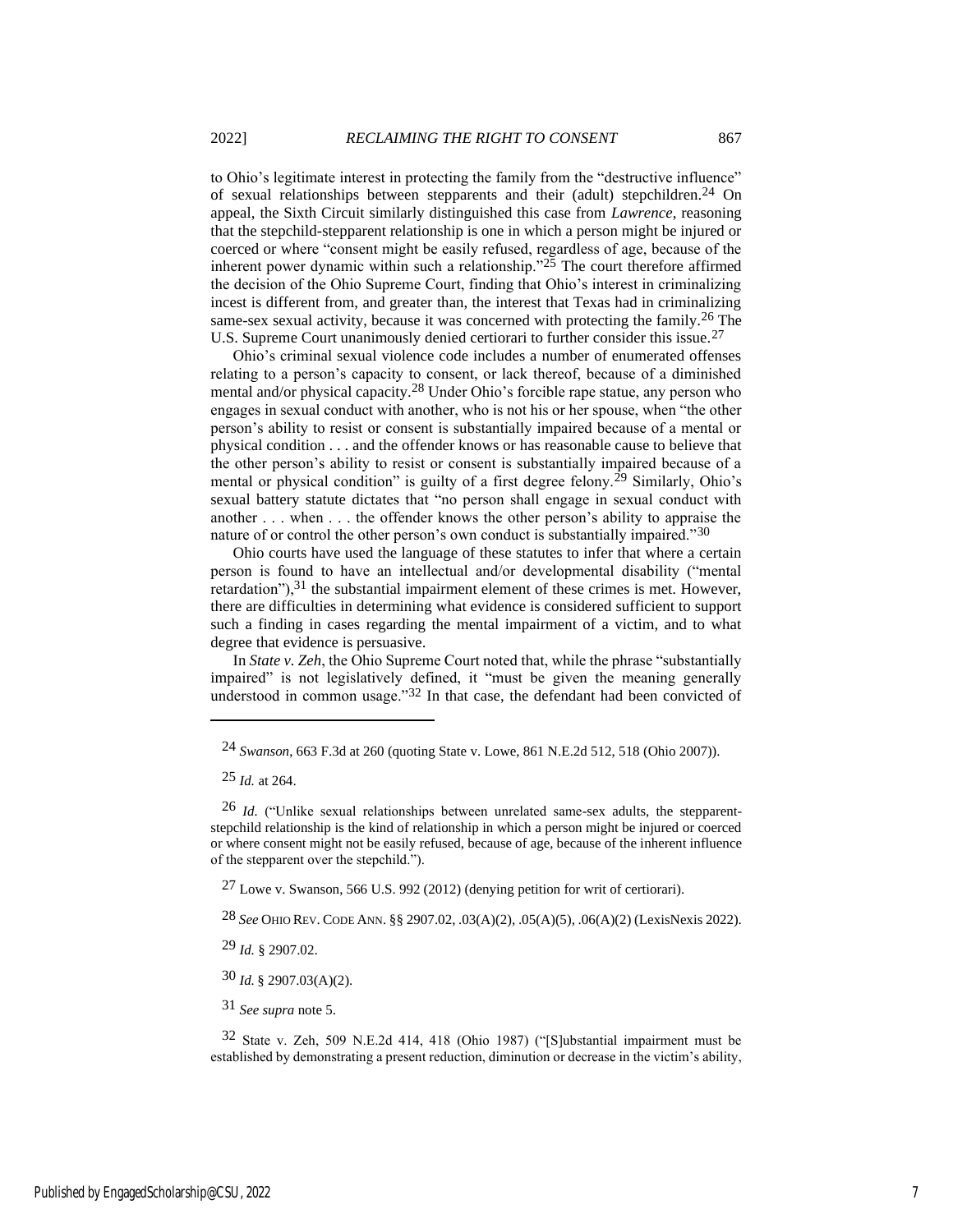sexual battery<sup>33</sup> against a victim whose impairment was the result of an "asserted mental retardation with which the young man had been afflicted with for a good number of years."34 The prosecution entered tests conducted by a psychologist, prior to the trial, into evidence to establish the mental condition of the victim.35 These tests assessed the victim's mental and social capacities regarding special education curriculum, rather than sexuality, and the administering psychologist did not have expertise in human sexual behavior.<sup>36</sup> The defendant argued that he was treated unfairly by being denied the opportunity to bring his own expert in to conduct an examination of the victim to assess his mental condition.<sup>37</sup> The court agreed, and held that in cases where the mental condition of the victim is contested and is an essential element of the crime charged, the defendant may move to have previous independent clinical interviews of the victim excluded, unless the victim voluntarily agrees to a court-appointed, independent examination.<sup>38</sup> The case was therefore remanded.<sup>39</sup>

More recently, in *State v. Browder*, the Eighth District Court of Appeals of Ohio construed the holding of *Zeh* to mean that the State's burden of establishing substantial impairment is not met by showing "mental retardation" or some form of psychological disease, but rather by showing a reduction or decrease in the victim's ability to think or act.40 In that case, the defendant had been convicted of the forcible rape of a 16 year-old victim who was "cognitively challenged."41 The court found that the State had met its burden of establishing substantial impairment based on a number of witnesses describing the victim's cognitive deficiencies, and the "conspicuous nature of [the victim's] limitations."42

34 *Zeh*, 509 N.E.2d at 418.

35 *Id.*

36 *Id.*

37 *Id.*

38 *Id.* The court noted that this holding and opinion were fashioned upon a "very narrow basis, and with limited scope." *Id.*

39 *Id.* at 419.

 $40$  State v. Browder, No. 99727, 2014 Ohio App. LEXIS 93, at  $*11-12$  (Ohio Ct. App. Jan. 16, 2014).

 $41$  *Id.* at \*1–2.

 $42$  *Id.* at \*11–12 ("Several witnesses, including [the victim's] family, the responding EMS and police personnel, and [the victim's] school counselor established evidence that [the victim] is cognitively challenged. One responding officer went so far as treating [the victim] as if she were much younger than an average 16-year-old, and another officer made a similar assessment after a brief two-minute conversation.").

either to appraise the nature of his conduct or to control his conduct. This is distinguishable from a general deficit in an ability to cope, which condition might be inferred from or evidenced by a general intelligence or I.Q. report.").

 $33 \text{ } (2907.03(A)(2)).$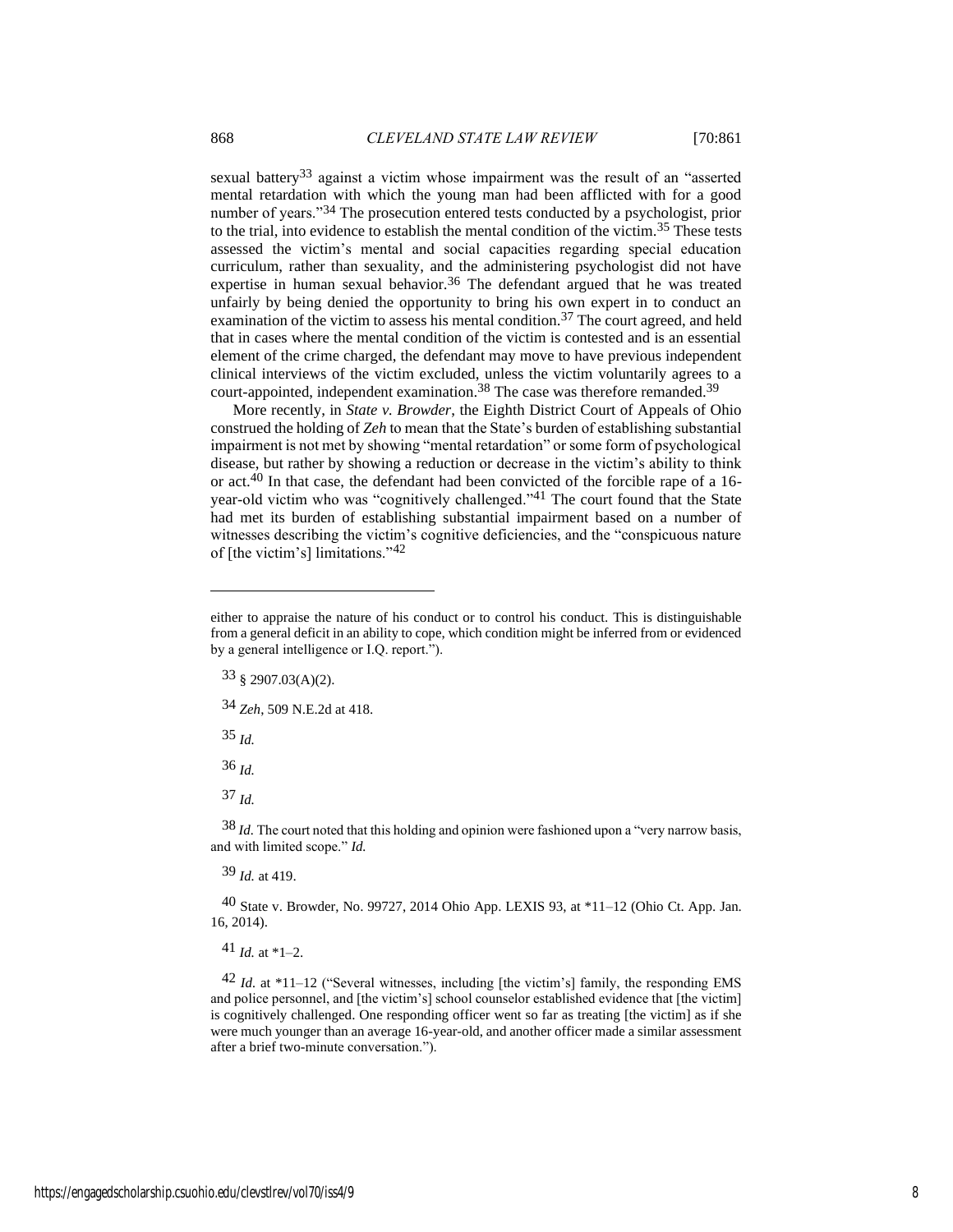The First District Court of Appeals of Ohio, similarly, found that a "finding of mental retardation . . . could logically lead one to believe that a person who is mentally retarded is substantially impaired" within the meaning of Ohio's sexual battery statute.<sup>43</sup> In that case, the defendant had been convicted of sexual battery against a minor with a "mental impairment."44 The appellate court overruled the defendant's assignment of error (asserting that the court erroneously found that "mental retardation" is equivalent to substantial impairment) because it found the record showed that the trial court did not predicate its conclusion solely on that basis.45 The same appellate court, in a different case, concluded that a psychologist's report provided sufficient evidence for reasonable minds to disagree as to whether the victim had the ability to appraise the nature of or control her conduct for the purposes of the sexual battery statute.<sup>46</sup> In that case, the defendant had been convicted of four counts of sexual battery47 against a twenty-six-year-old woman who was a resident of a group residence for persons with intellectual and/or developmental disabilities.48 Finding that reasonable minds could reach different conclusions about whether the prosecution proved the element of substantial impairment beyond a reasonable doubt, the court found that the defendant's motion for acquittal was properly overruled.<sup>49</sup>

These cases demonstrate that there is a lack of consistency and clarity in the way that courts interpret "substantial impairment" for the purpose of proving that a person with an intellectual and/or developmental disability is not capable of consent in criminal sexual violence cases. Further, the Court's holding in *Lawrence* offered little to no guidance on when sexual activity between two adults may be permissibly criminalized by a state, other than when personal injury or coercion could occur.<sup>50</sup>

45 *Id.* at \*8 ("[T]he court found in evidence *many* factors which led to the conclusion that the victim was substantially impaired.").

46 State v. Bohannon, No. C-880004, 1989 Ohio App. LEXIS 831, at \*3 (Ohio Ct. App. Mar. 15, 1989).

47 *Id.* at \*1; OHIO REV. CODE ANN. § 2907.03(A)(2) (LexisNexis 2009).

48 *Bohannon*, 1989 Ohio App. LEXIS 831, at \*1.

49 *Id.*

<sup>43</sup> State v. Joseph, No. C-840751, 1985 Ohio App. LEXIS 6953, at \*9 (Ohio Ct. App. July 24, 1985); OHIO REV. CODE ANN. § 2907.03(A)(2) (LexisNexis 2009).

<sup>44</sup> *Joseph*, 1985 Ohio App. Lexis 6953, at \*1. The appellate court did not recount the exact facts of the case but did indicate that that the trial court properly concluded that the defendant had knowledge that the victim's ability to appraise the nature of his conduct was substantially impaired because it heard from witnesses and had the opportunity to observe the victim's demeanor in the courtroom and witness stand. *Id.* at \*10.

<sup>50</sup> Lawrence v. Texas, 539 U.S. 558, 567 (2003) ("The [anti-sodomy] statutes do seek to control a personal relationship that, whether or not entitled to formal recognition in the law, is within the liberty of persons to choose without being punished as criminals. This, as a general rule, should counsel against attempts by the State, or a court, to define the meaning of the relationship or to set its boundaries absent injury to a person or abuse of an institution that the law protects. It suffices for us to acknowledge that adults may choose to enter upon this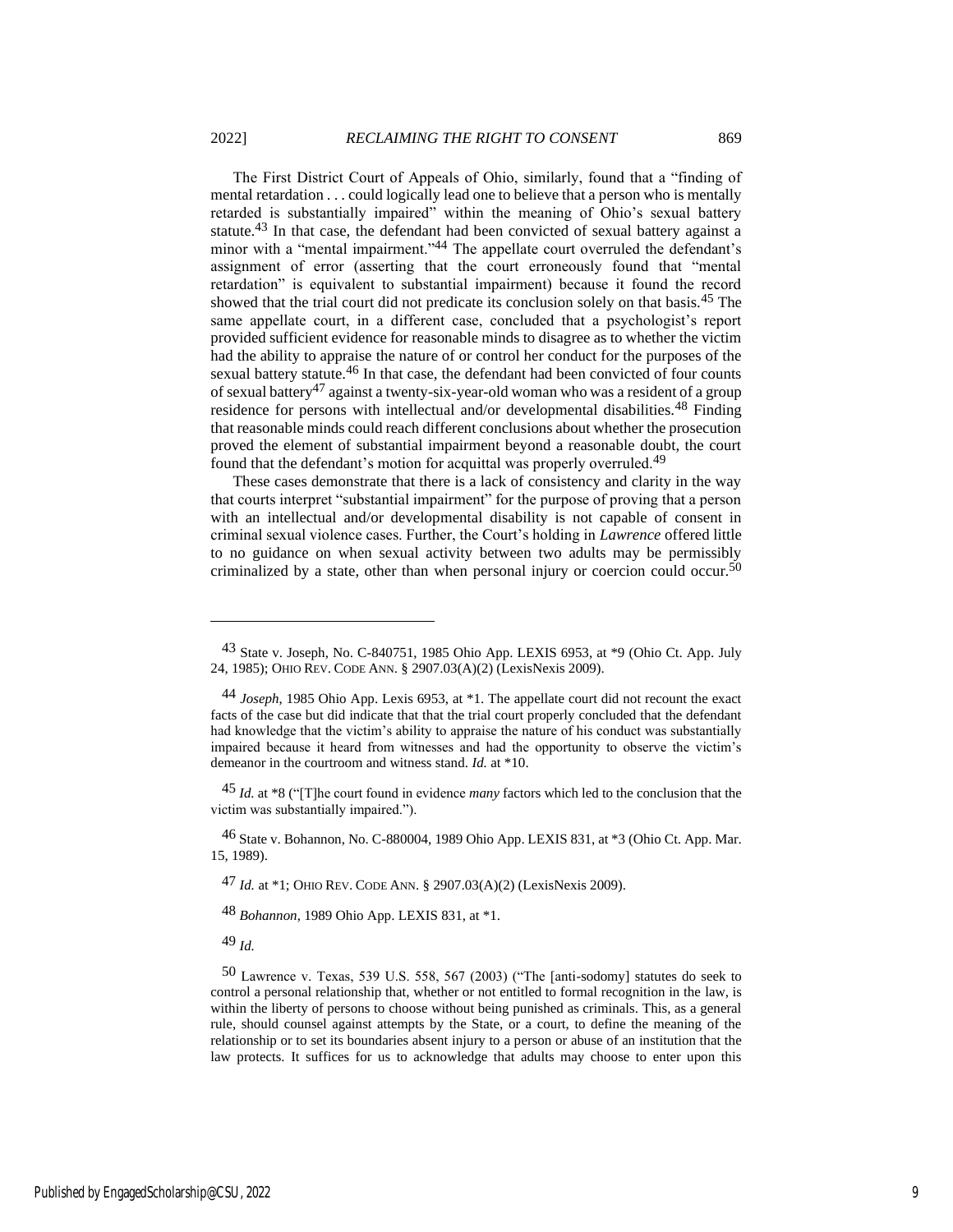This lack of uniformity in statutory interpretation and guidance on the balance between state interest in criminalizing sexual violence and individual interest in engaging in private sexual activity leaves persons with intellectual and/or developmental disabilities with a patchwork of protections and liberties. The determination of whether a person is "substantially impaired" may be based on psychological reports, medical diagnoses, or even the generalized perception of others as to the individual's capacity.51 This determination is also made post-hoc, after someone has been charged with a crime of sexual violence. Thus, persons with intellectual and/or developmental disabilities may or may not fall under the protections of these laws, but it is impossible to assess where they fall within that legal binary before engaging in sexual activity. If having an intellectual and/or developmental disability of a specific type is enough to convince a court that the individual was incapable of consent under any circumstance, then these persons cannot have lawful sex. This concern, the concern that the State is impermissibly interfering with a person's right to engage in private intimate activity within their home, is precisely what the Court in *Lawrence* addressed when it invalidated Texas's anti-sodomy statute.52

### *C. Judicial Bypass Mechanisms to Override a Lack of Statutory Consent*

The Ohio legislature has created a mechanism for ordering legal consent for a person where it is otherwise unavailable in another instance where a person's right to privacy in intimate affairs is statutorily limited.<sup>53</sup> Under Ohio law, a minor may seek an abortion without the requisite consent or knowledge of the minor's parent or guardian using a "judicial bypass mechanism."54 This law allows a pregnant and unmarried minor to file a complaint, in the juvenile court of the county in which she resides, requesting a judicial order authorizing her to consent to the performance or inducement of an abortion without the notification or consent of her parents, guardian, or custodian.55 The complainant must include an allegation that she is "sufficiently mature and well enough informed to intelligently decide whether to have an abortion without the notification of her parents, guardian or custodian" or alternatively, that one of her parents, guardian, or custodian had committed abuse against her, or that notifying them would otherwise not be in her best interest.<sup>56</sup> The court is, by statute, required to appoint a guardian ad litem and an attorney, if the guardian ad litem is not

53 *See* OHIO REV. CODE ANN. § 2151.85 (LexisNexis 1986).

54 *Id.*

55 *Id.* § 2151.85(A).

56 *Id.* § 2151.85(A)(4)(a)–(b).

relationship in the confines of their homes and their own private lives and still retain their dignity as free persons.").

<sup>51</sup> *See, e.g.*, *Bohannon*, 1989 Ohio App. LEXIS 831, at \*3 (finding that the psychologist report was sufficient to determine the level of the victim's disability).

<sup>52</sup> *See Lawrence*, 539 U.S. at 578 ("The petitioners are entitled to respect for their private lives. The State cannot demean their existence or control their destiny by making their private sexual conduct a crime.").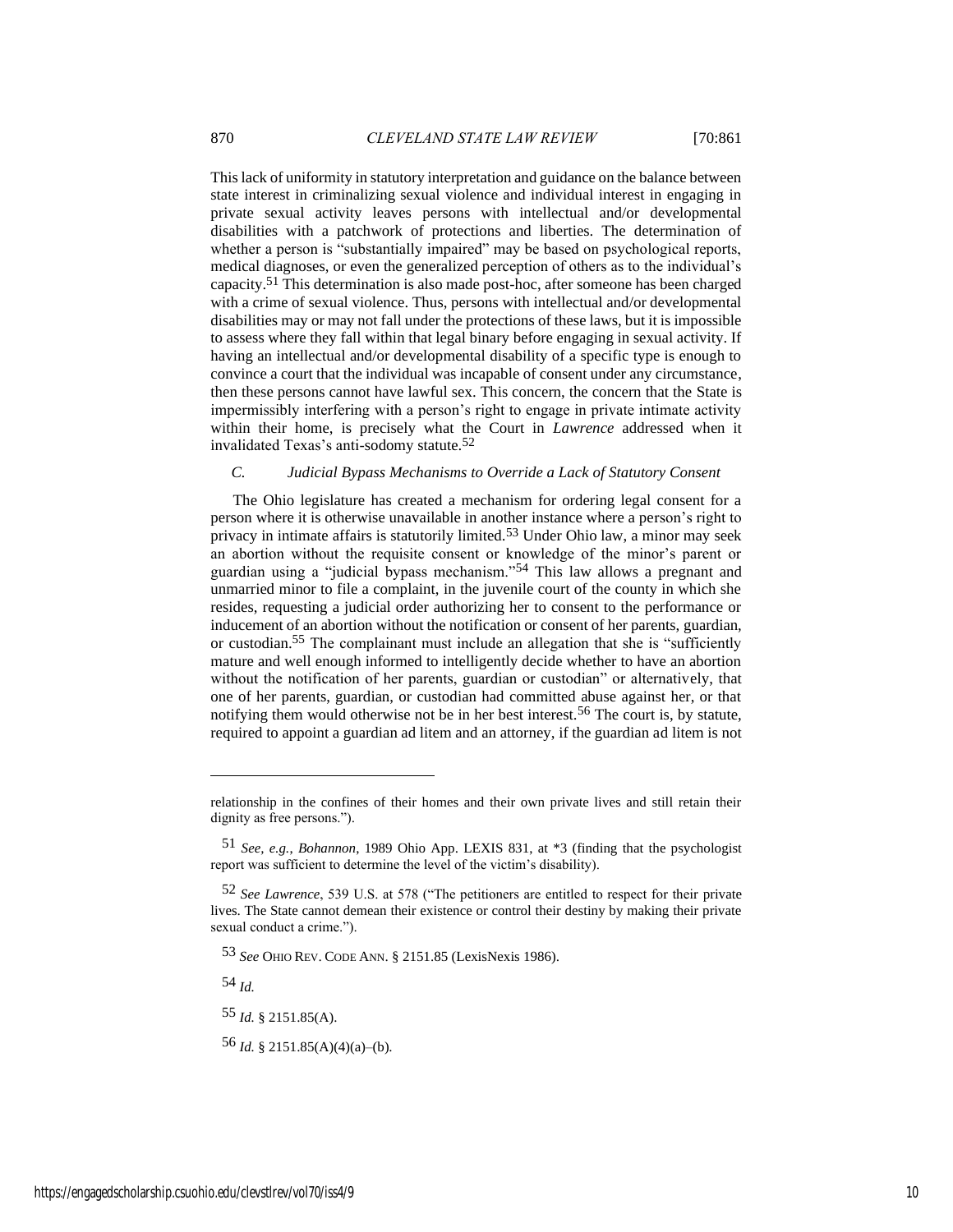admitted to the practice of law, to protect the interest of the complainant at the hearing, if one is granted.57

The Supreme Court has held that laws creating a judicial bypass mechanism for minors to obtain abortion without parental consent are permissible so long as the procedure allows the pregnant minor to go before a judge in a proceeding that ensures her anonymity and is conducted with "sufficient expedition" to actually allow her to obtain abortion care.58 The judge must then decide whether she has proven that that she is "mature enough and well enough informed to make her abortion decision, in consultation with her physician, independent of her parents' knowledge; or that the desired abortion would be in her best interests, even if she is not able to make this decision independently."59 In its opinion, the Court discussed the vulnerability of minors to deprivation of liberty by the State, and emphasized that children have many rights under the Fourteenth Amendment that are coextensive with those of adult persons.60 Thus, the Court found that the judicial bypass law permissibly granted an avenue by which a minor could petition for recognition of her right to privacy.

The creation and use of the judicial bypass mechanism in relation to a minor child's right and ability to obtain an abortion in the absence of parental consent thus, in the Court's view, strikes a fair balance between individual liberty interests and Ohio's interest in protecting vulnerable populations. These mechanisms have been upheld even where a (lawful) abortion statute criminalizes the actions of other parties who engage with the protected person. A similar mechanism, therefore, could serve as a solution to the issue of judicially pre-determining a person's ability or right to legally consent to sex when the law has criminalized having sex with that person.

#### III. ANALYSIS

The purpose of this Note is to consider the use of a judicial bypass mechanism by which individuals with an intellectual and/or developmental disability may obtain a court order affirming their right to consent to sexual activity, so that they may engage in lawful sex with another person or persons. *Lawrence* created precedent asserting that adults have a liberty right to privacy in their sexual relations, when those relations are between consenting adults.61 A logical deduction from the holding of *Lawrence*, therefore, is that a state does have a legitimate interest in criminalizing sexual activity

58 Bellotti v. Baird, 443 U.S. 622, 644 (1979).

59 *Id.*

61 Lawrence v. Texas, 539 U.S. 558, 578–79 (2003).

<sup>57</sup> *Id.* § 2151.85(B)(2).

<sup>60</sup> *Id.* at 634 ("The Court's concern for the vulnerability of children is demonstrated in its decisions dealing with minors' claims to constitutional protection against deprivations of liberty or property interests by the State. With respect to many of these claims, we have concluded that the child's right is virtually coextensive with that of an adult. For example, the Court has held that the Fourteenth Amendment's guarantee against the deprivation of liberty without due process of law is applicable to children in juvenile delinquency proceedings.").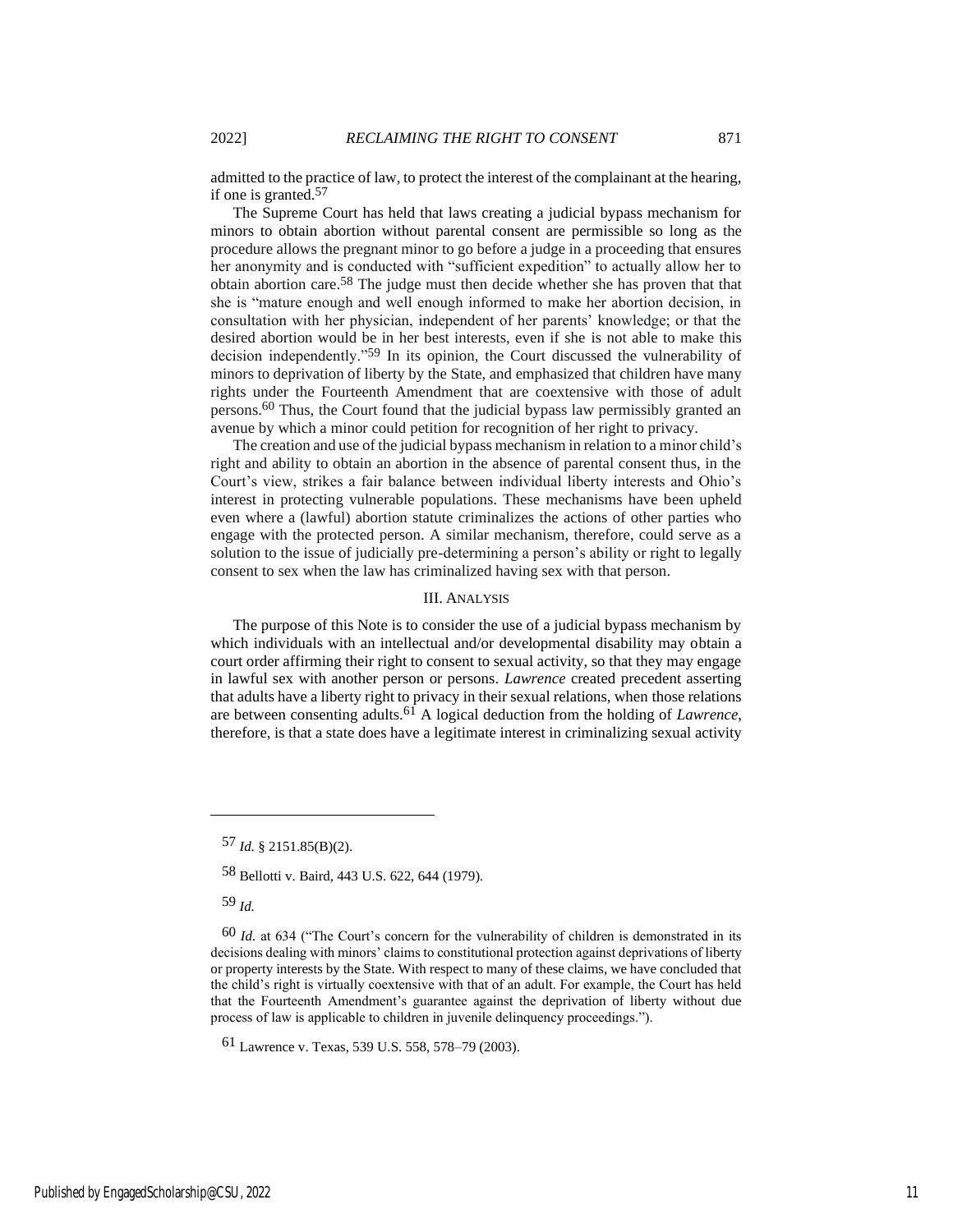that is not consensual and/or not between adult persons.<sup>62</sup> However, there are challenges to balancing these interests entirely in favor of the State when the persons a statute purports to protect are stripped of a personal freedom by categorizing them with a broad brush.<sup>63</sup> The following Part of this Note will first discuss the importance of protecting the rights of adults to engage in sexual activity. It will then propose the use of a judicial bypass mechanism as a way for adult persons with intellectual and/or developmental disabilities to obtain the legal right to consent to sexual activity. Finally, it will examine and challenge arguments in opposition to the use of a judicial bypass mechanism in this context.

#### *A. Consideration of the Right of All Persons to Engage in Sexual Conduct*

*Lawrence v. Texas* was a seminal case which defined the rights of nonmarried adults to engage in private and consensual activity in their homes under the Due Process Clause of the Fourteenth Amendment.<sup>64</sup> In *Lawrence*, the Court specifically noted that the case at bar did not involve minor children or "persons who might be injured or coerced or who are situated in relationships where consent might not be easily refused," but rather two adults who chose to engage in sexual activity with "full and mutual consent for each other."65 The Court specifically distinguished same-sex sexual activity from sexual activity in which one party lacks the legal capacity to consent when it found that the Texas statute furthered no legitimate state interest so as to justify the intrusion into the private lives of individuals engaging in sodomy. Ohio's sexual violence statutes, where they seek to protect individuals whose ability to consent is substantially impaired, therefore, are more likely to survive a Due Process Clause challenge under *Lawrence* than a law that criminalizes same-sex sexual activity between two adults*.*

In *Haynes v*. *Boyd*, the Sixth Circuit upheld the constitutionality of a Tennessee statute which criminalizes sexual activity with persons whose ability to consent is impaired due to a mental disability, similar to Ohio's forcible rape statute.66 In that

65 *Lawrence*, 539 U.S. at 578.

<sup>62</sup> *Id.* at 578 ("The present case does not involve minors. It does not involve persons who might be easily coerced or who are situated in relationships where consent might not easily be refused.").

<sup>63</sup> Recall that in *Zeh*, an Ohio appellate court highlighted that "substantial impairment" is not legislatively defined and must be given its common usage meaning. 509 N.E.2d at 417. *See also supra* Part II.B (discussing the difficulties in determining what evidence may be admitted to determine substantial impairment due to a "mental or physical condition" under the Ohio Revised Code).

<sup>64</sup> *Lawrence*, 539 U.S. at 578–79 ("The petitioners are entitled to respect for their private lives. The State cannot demean their existence or control their destiny by making their private sexual conduct a crime. Their right to liberty under the Due Process Clause gives them the full right to engage in their conduct without intervention of the government."); U.S. CONST. amend. XIV, § 1. ("[No state shall] deprive any person of life, liberty, or property without due process of law  $\dots$ .").

<sup>66</sup> Haynes v. Boyd, No. 16-cv-01258, 2020 U.S. Dist. LEXIS 72612, at \*14–15 (W.D. Tenn. Apr. 24, 2020) ("[T]he Supreme Court limited its ruling in Lawrence to cases involving sexual activity between 'mutual[ly] consent[ing]' adults . . . . The Court was careful to note that its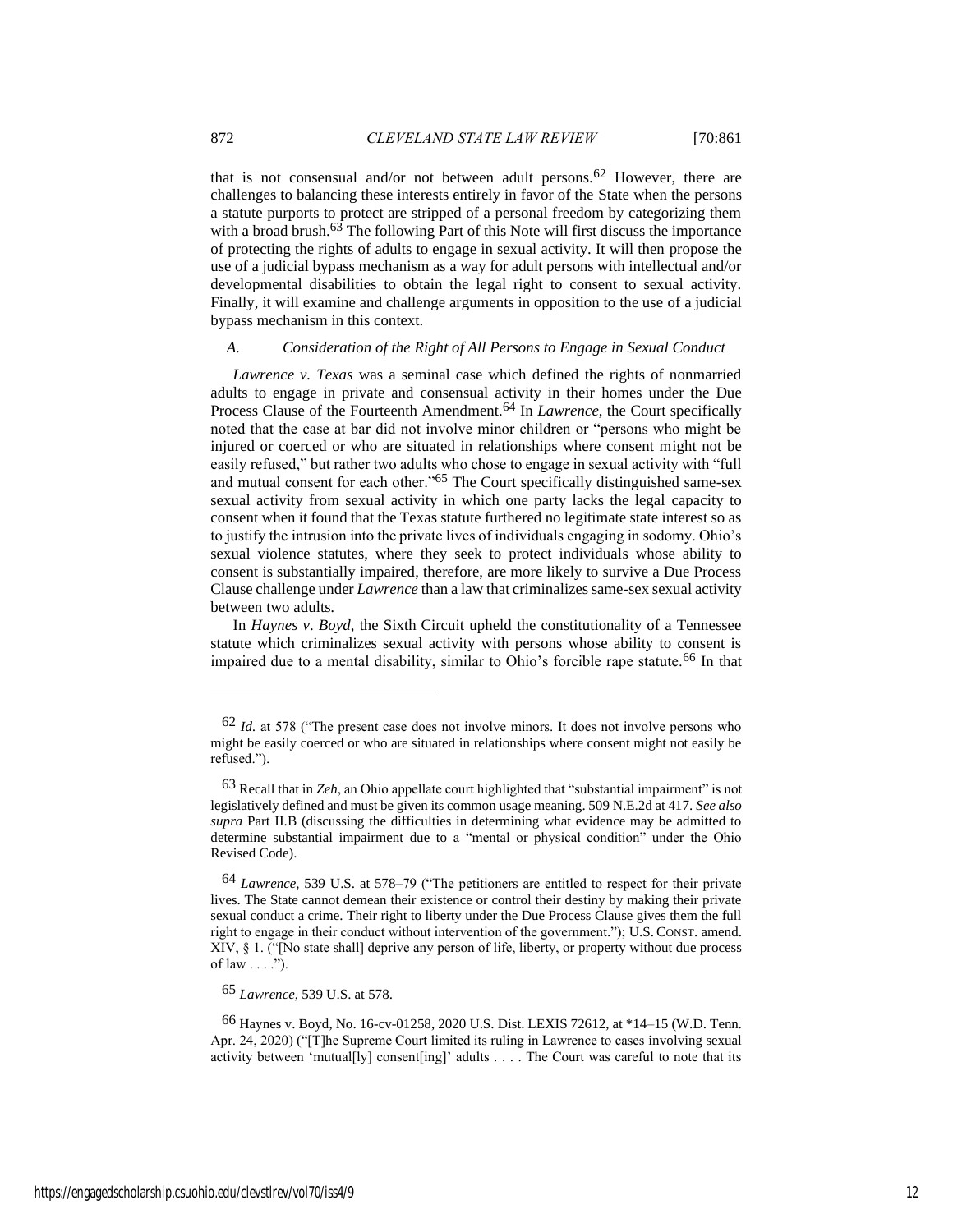case, a "mentally challenged" man was charged with the rape of two other "mentally challenged" adults.67 The court found that the victims both lacked the ability to consent, and the defendant was found to be "higher functioning" than the victims.<sup>68</sup> On appeal, the defendant claimed that he had received ineffective assistance of counsel because his attorney did not challenge the constitutionality of the Tennessee rape statute under the Due Process Clause.<sup>69</sup> The court determined that an argument under *Lawrence* was not persuasive because it involved sexual activity between nonconsenting adults.70

In *Lawrence*, the Court overturned *Bowers v. Hardwick*, 71 noting that the laws and traditions of the previous five decades of literature and case law showed "an emerging awareness that liberty gives substantial protection to adult persons in deciding how to conduct their private lives in matters pertaining to sex," and that history and tradition are only the starting point of the substantive due process inquiry.<sup>72</sup> Thus, an inquiry into the history of the condemnation of sexual activity with persons living with mental, intellectual, and/or developmental disabilities is the starting point in examining such a person's rights under the Due Process Clause.

People in the United States tend to view people with intellectual and/or developmental disabilities as asexual and uninterested in sex, much like children.<sup>73</sup> This societal perception does not go unnoticed, and people with intellectual and/or developmental disabilities regularly report stigma experiences related to their sexuality and bodily autonomy.<sup>74</sup> People with intellectual and/or developmental

 $69$  *Id.* at \*8–9.

 $70$  *Id.* at \*14–16.

71 Bowers v. Hardwick, 478 U.S. 186, 196 (1986) (holding that state laws that criminalize same-sex sodomy were constitutional under the Due Process Clause when they represented an essentially moral choice by the legislature).

72 Lawrence v. Texas, 539 U.S. 558, 572 (2003).

73 Lorna Collier, *Sex and Intellectual Disabilities*, 48 MONITOR ON PSYCH. 52 (2017), http://www.apa.org/monitor/2017/12/seeking-intimacy-sidebar.

74*See generally* NAT'L P'SHIP FOR WOMEN AND FAMS. & AUTISTIC SELF-ADVOC. NETWORK, ACCESS, AUTONOMY, AND DIGNITY: COMPREHENSIVE SEXUAL EDUCATION FOR PEOPLE WITH DISABILITIES (2021); Kelsey A. Bonfils et al., *Sexuality and Intimacy Among People Living with Serious Mental Illnesses: Factors Contributing to Sexual Activity*, 38 PSYCHIATRIC REHAB. J.

ruling does not apply to cases 'involv[ing] persons who are situated in relationships where consent might not easily be refused.'" (citation omitted)).

<sup>67</sup> *Id.* at \*1–4. The victims in this case were intellectually disabled adult twin grandsons of the Defendant's girlfriend. *Id.*

<sup>68</sup> *Id.* at \*3. ("Forensic and clinical psychiatrist Dr. Fred Steinberg testified regarding his evaluations of the victims and the Defendant . . . . He reported 'that the victims were both mildy mentally retarded[,] . . . had a low I.Q.,' and 'functioned at a five-year-old level with regard to their development, including language development, self-direction, and socialization.' . . . Dr. Steinberg related that the Defendant was mildly mentally retarded, had 'a higher level of executive functioning' than the victims, and could understand and 'plan . . . sexual activity[.]'" (citation omitted)).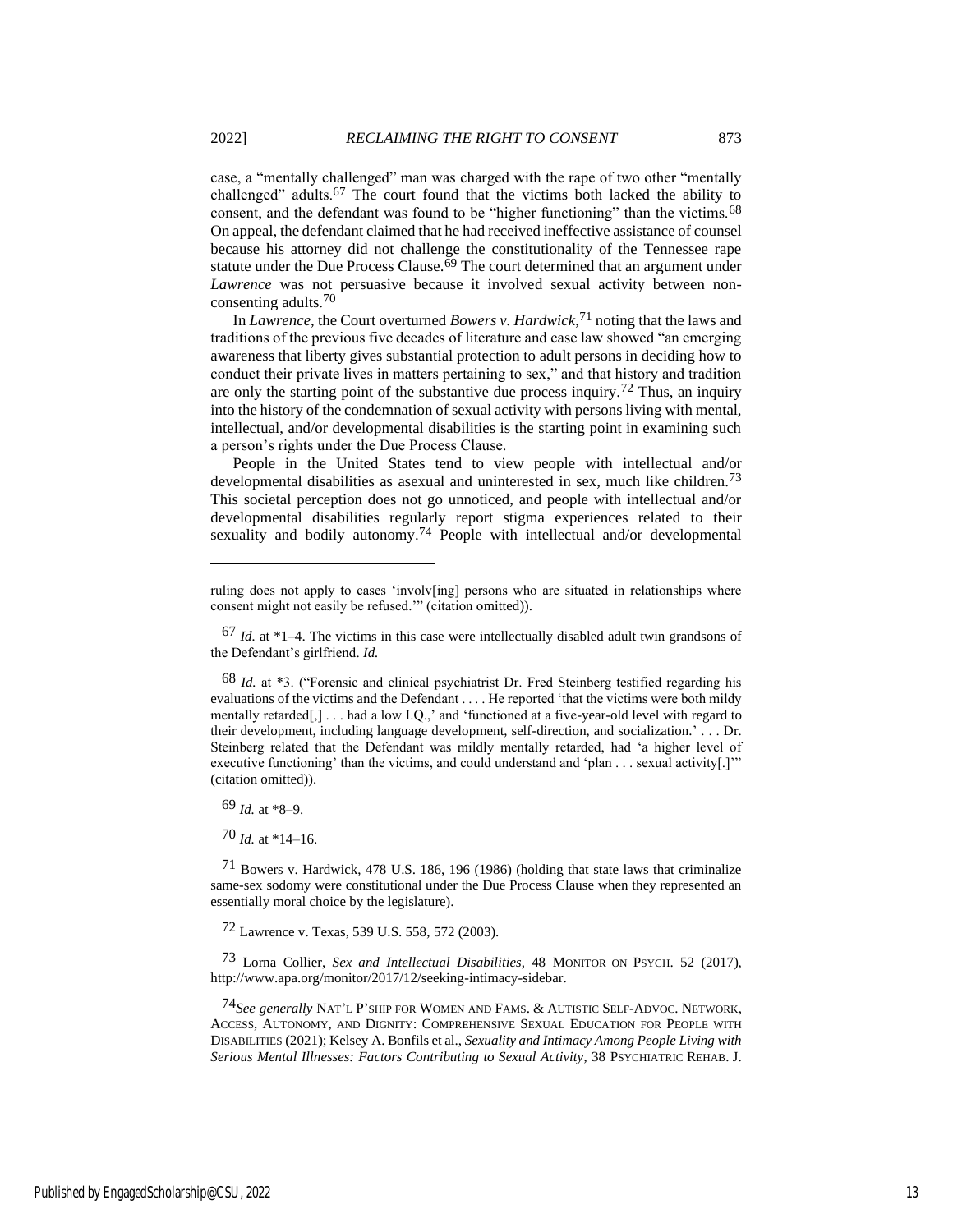disabilities often express a desire to be loved and experience romantic relationships, but report that caregivers rarely discuss sexuality with them and restrict their opportunities to engage in sexual experiences.75 While this perception is not the primary basis for legislation that seeks to criminalize sexual activity with these persons,76 it may shed light on why states like Ohio have not sought to create a mechanism by which persons with intellectual and/or developmental disabilities may affirmatively assert their right or ability to consent prior to engaging in sexual activity.

In *Lawrence*, the Court specifically stated that the case at bar did not pertain to sexual activity between persons who lacked the ability to consent.77 However, it also specifically noted that the Framers "knew times can blind us to certain truths and later generations can see that laws once thought necessary and proper in fact serve only to oppress."78 This concept could be applied to the emerging awareness: that people with mental, intellectual, and/or developmental disabilities can and do, in fact, have sexual desires. This Note does not argue or suggest that Ohio's criminal sexual violence statutes are unconstitutional under the Fourteenth Amendment as applied to all persons, but rather that there should be an opportunity for persons with disabilities to challenge the law as it applies to them individually.

Suppose there is a woman in Ohio who is living with an intellectual or developmental disability. She has a low I.Q. and received special services throughout her education. Now, in adulthood, she works part-time at a store and continues to live with her parents. For all intents and purposes, this person is living a happy, wellrounded life. However, her parents are protective and firmly believe that their child cannot and should not engage in sexual activity under any circumstance because of her disability. Now suppose she meets someone at her job, a man who is also living

78 *Id.* at 579.

<sup>249, 250 (2015),</sup> https://psycnet.apa.org/fulltext/2015-05637-001.pdf; Milton L. Wainberg et al., *Mental Illness Sexual Stigma: Implications for Health and Recovery*, 39 PSYCHIATRIC REHAB. J. 90, 90 (2016), https://psycnet.apa.org/fulltext/2016-15746-001.pdf .

<sup>75</sup> Dilana Schaafsma et al., *People with Intellectual Disabilities Talk About Sexuality: Implications for the Development of Sex Education*, 35 SEXUALITY AND DISABILITY 21, 22 (2017),

https://www.ncbi.nlm.nih.gov/pmc/articles/PMC5306299/pdf/11195\_2016\_Article\_9466.pdf.

<sup>76</sup> *Sexual Abuse of People with Disabilities: Understanding the Crime*, RAPE, ABUSE & INCEST NAT'L NETWORK, https://www.rainn.org/articles/sexual-abuse-people-disabilities (last visited Oct. 14, 2020) (noting that people with disabilities are sexually assaulted at higher rates than the general population); Vilissa Thompson et al., *Sexual Violence and the Disability Community*, CTR. FOR AM. PROGRESS (Feb. 12, 2021), https://www.americanprogress.org/issues/disability/news/2021/02/12/495746/sexual-violencedisability-community/ ("Sexual violence against disabled people is a silent epidemic . . . people with disabilities [are] more than three times more likely than nondisabled people to experience serious violent crime such as rape and sexual assault . . . . The myths people believe about the sexuality and autonomy of disabled people fuel these assaults. These myths including stereotyping all disabled people as asexual, believing disability means an inability to participate equally in an intimate relationship, and assuming that disabled people cannot control their urges.").

<sup>77</sup> Lawrence v. Texas, 539 U.S. 558, 578 (2003).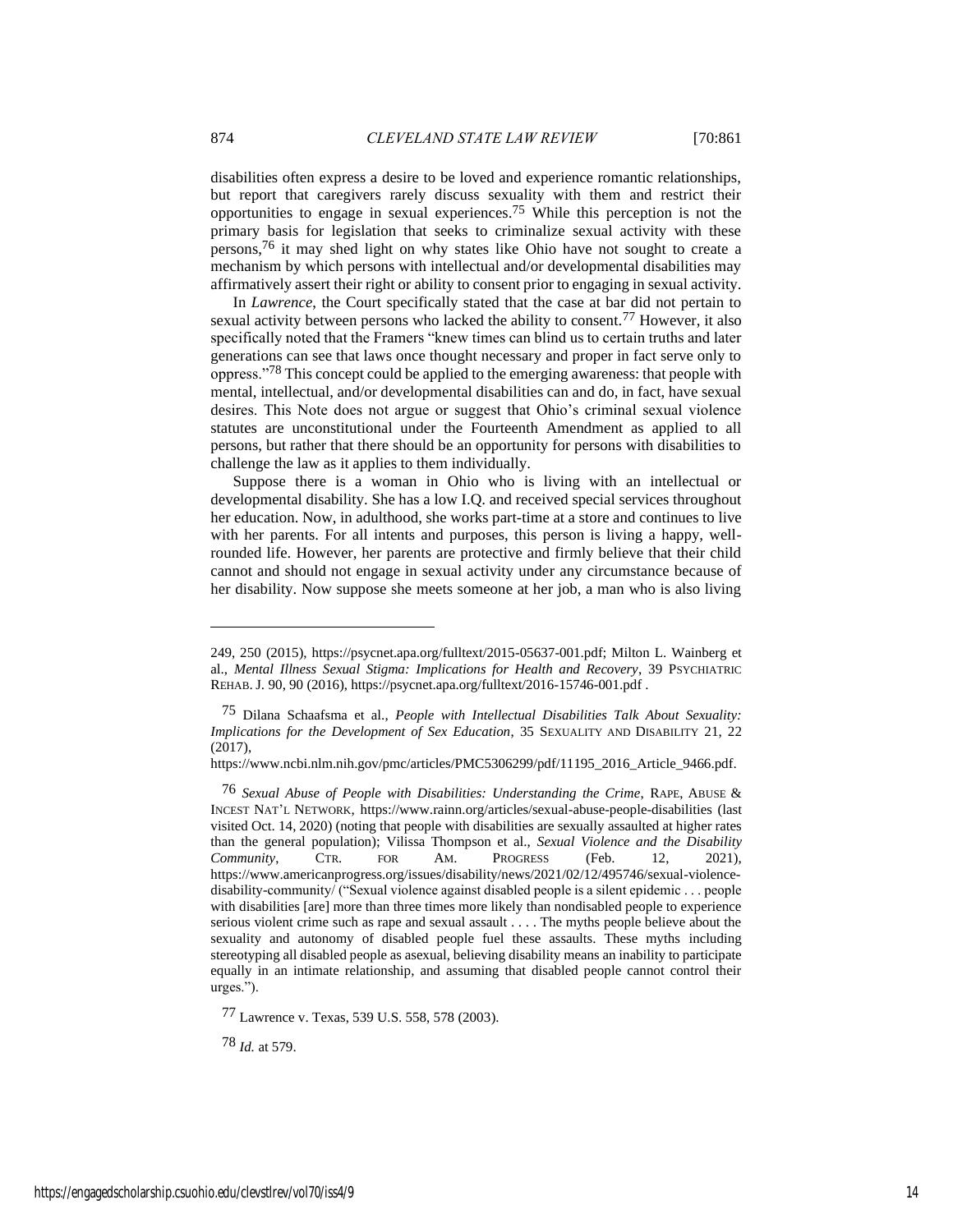with a developmental disability but is "higher functioning" than she is. He also works part-time but is able to live in a small apartment by himself. The couple falls in love and decides together that they want to engage in sexual activity. They go back to the woman's parents' home and begin to engage in such activity. Her parents, enraged, call law enforcement and the woman's new partner is arrested and charged with sexual battery. The case is then tried, and the man is found guilty because the prosecution successfully demonstrated that he was higher functioning than the woman, and the jury believed that he had taken advantage of her.<sup>79</sup> In this hypothetical, the law has afforded the woman no way to lawfully engage with persons of her choosing, and thus perhaps extends beyond the exceptions seemingly carved out of *Lawrence*, because she has been deemed to have no right to privacy within the scope of sexual contact or conduct.

#### *B. Judicial Bypass as a Method of Affirming a Person's Right to Engage in Intimate Sexual Activity*

In *Planned Parenthood v. Casey*, the Court found that in balancing a woman's right to terminate her pregnancy<sup>80</sup> against a State's valid interest in protecting potential life, the State had the power to regulate abortion, so long as such regulations do not "create a substantial obstacle to a woman's exercise of the due process right."81 In *Bellotti v. Baird*, the Court, in interpreting *Casey,* held that States that have a parental consent statute regulating abortion must also enact a law that allows a minor to obtain a court order to bypass her parent's or guardian's consent.<sup>82</sup> Here, the Court noted that "a child, merely on account of his minority, is not beyond the protection of the Constitution . . . [the] Fourteenth Amendment [is] not for adults alone."83 It

*Id.* at 851 (quoting Prince v. Massachusetts, 321 U.S. 156, 166 (1944)).

82 Belloitti v. Baird, 443 U.S. 622, 650–51 (1979).

<sup>79</sup> As was the case in *Haynes v. Boyd* (where the defendant and the victim(s) were both determined to be "mildly mentally retarded" but the defendant was higher functioning). Haynes v. Boyd, No. 16-cv-01258, 2020 U.S. Dist. LEXIS 72612, at \*3 (W.D. Tenn. Apr. 24, 2020).

<sup>80</sup> *See* Roe v. Wade, 410 U.S. 113, 164 (1973) (holding that a woman has a right to terminate her pregnancy under the Due Process Clause).

<sup>81</sup> Planned Parenthood of Se. Pa. v. Casey, 505 U.S. 833, 877 (1992).

Our precedents 'have respected the private realm of family life which the state cannot enter.' These matters, involving the most intimate and personal choices a person may make in a lifetime, choices central to personal dignity and autonomy, are central to the liberty protected by the Fourteenth Amendment. At the heart of liberty is the right to define one's own concept of existence, of meaning, of the universe, and of the mystery of human life. Beliefs about these matters could not define the attributes of personhood were they formed under compulsion of the State.

<sup>83</sup> *Id.* at 633–34. ("The Court's concern for the vulnerability of children is demonstrated in its decisions dealing with minors' claims to constitutional protection against deprivations of liberty or property interests by the State. With respect to many of these claims, we have concluded that the child's right is virtually coextensive with that of an adult. For example, the Court has held that the Fourteenth Amendment's guarantee against the deprivation of liberty without due process of law is applicable to children in juvenile delinquency proceedings.").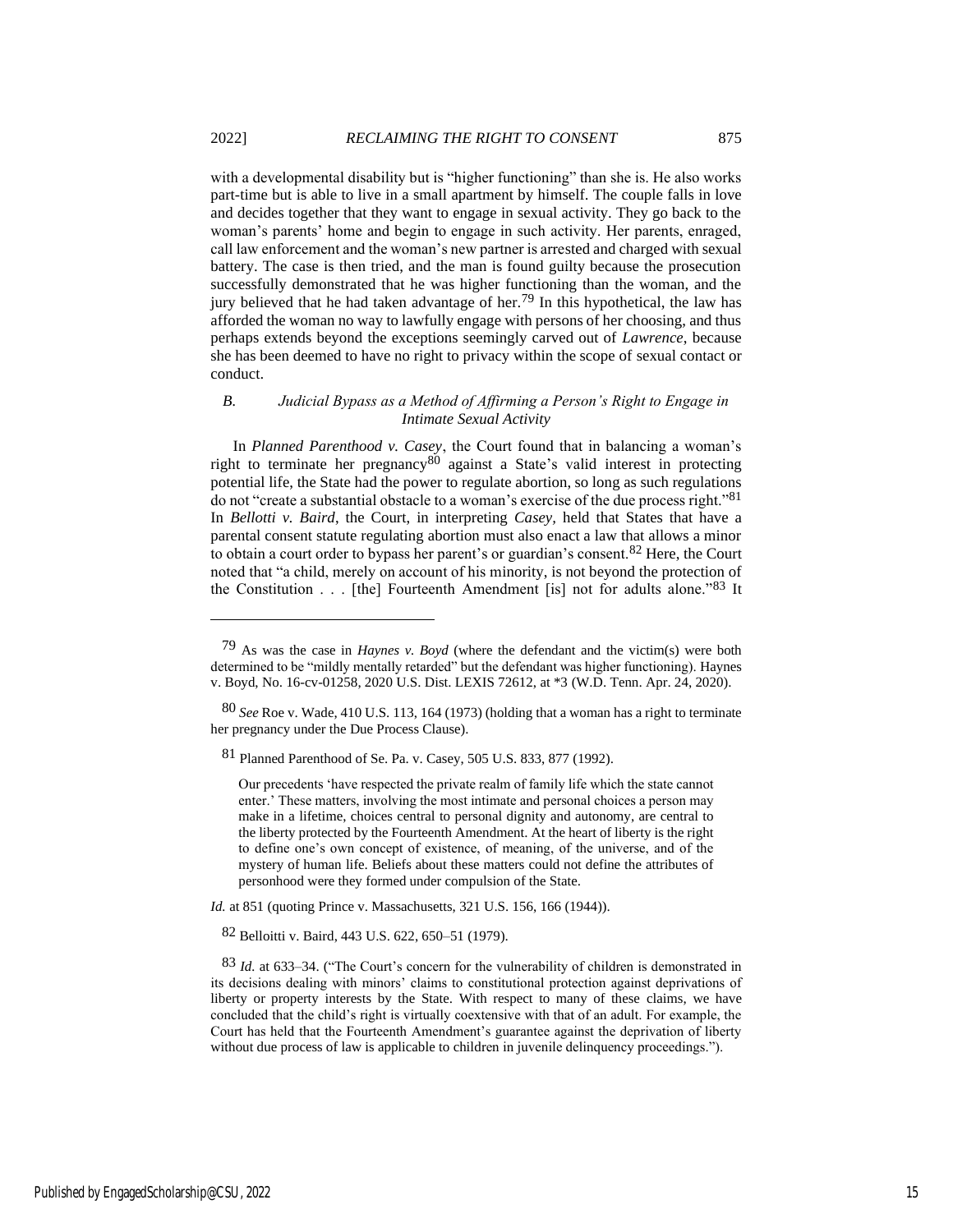identified that constitutional principles are generally applied "with sensitivity and flexibility to the special needs . . . of children" due to their vulnerability and their inability to make critical decisions in an informed and mature manner.<sup>84</sup> Thus, the Court found that a pregnant minor is entitled to the option to show that she is mature and well-informed enough to make a decision regarding abortion in consultation with a physician and without the permission of her parents, and that any laws which require parental consent without a bypass mechanism imposed an undue burden upon the minor's right to seek an abortion.85

The judicial bypass mechanism, thus, imposes a situation whereby a minor may assert her liberty right to privacy under the Due Process Clause by coming before a judge, despite the State having regulated based on its interests in both protecting potential life, the health and safety of minors, and a parent's right to be involved in medical decisions for a child. A judicial bypass mechanism, which would allow a person with an intellectual and/or developmental disability to obtain the right to consent, would function in a similar manner. The goal would be for the petitioner to sufficiently demonstrate that he or she is mature and well-informed enough to make the decision to engage in consensual sexual activity.

The stigma associated with people with intellectual and/or developmental disabilities, combined with a societal perception that these people are uninterested in sexual activity, leads this population to know less about sex than those without such disabilities.<sup>86</sup> As a part of demonstrating to the court that he or she is mature and wellinformed enough to make decisions regarding sexual activity, an individual may seek a specialized sexual education program. There are a number of non-profit organizations that offer sexual education programs designed for persons with disabilities.87 In many sexual assault cases in which the victim's ability to consent is at issue, the court will ask targeted questions to determine whether the victim understands the nature of sexual activity.88 If these persons are not offered comprehensive sexual education in school, due to their enrollment in special education programs, they may have no basis to understand such conduct. By offering this

85 *Id.* at 643–44.

86 Collier, *supra* note 73; Thompson et al., *supra* note 76 ("Sexuality is a key part of human nature: All people deserve to express themselves sexually–and safely–regardless of ability. Achieving this goal requires a comprehensive and intentional effort to overcome myths, misinformation, and a lack of information. Disabled people should be empowered with knowledge about consent and have access to appropriate sex education in school from an early age . . . . The disability community endures much higher rates of sexual violence, lack of access to sex education, and the failure of society to understand that sexuality belongs to everyone.").

87 *See, e.g.*, *Developmental Disability Education Program*, FAM. RES. NETWORK OF OHIO, https://www.frnohio.org/resources/listing/developmental-disability-educationprogram?tab=related&p=2&category=0&zoom=10&is\_mile=1&directory\_radius=100&view =list&sort=title#sabai-inline-content-related (last visited May 6, 2022).

88 *See generally* State v. Lopez, No. 94312, 2011 Ohio App. LEXIS 191 (Ohio Ct. App. Jan. 20, 2011); State v. Brady, No. 87854, 2007 Ohio App. LEXIS 1332 (Ohio Ct. App. Mar. 29, 2007); State v. Dorsey, No. 2007-CA-091, 2008 Ohio App. LEXIS 2125 (Ohio Ct. App. May 23, 2008).

<sup>84</sup> *Id.* at 634.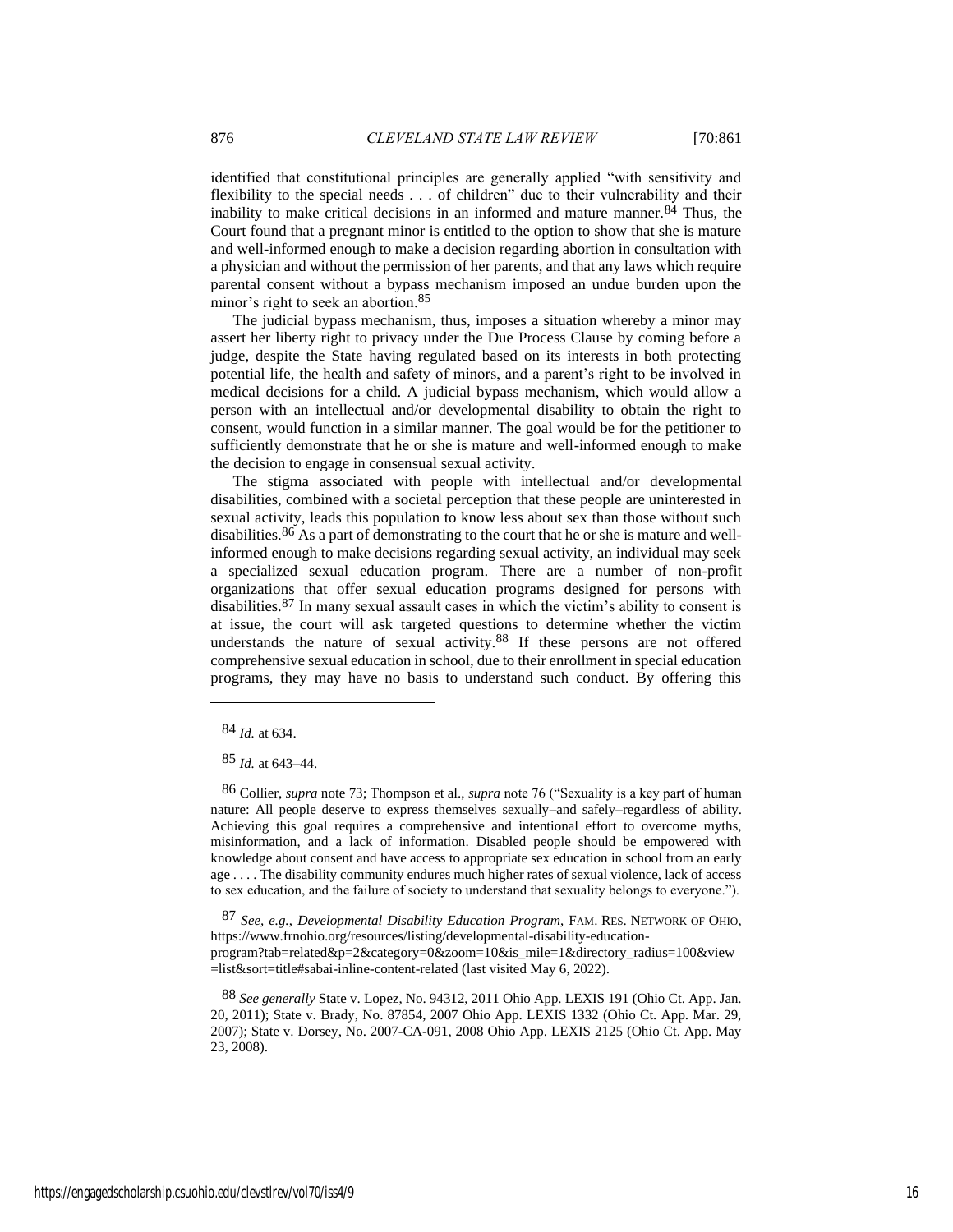education proactively, and by the person's demonstration of mastery of the content, he or she would be empowered to engage in sexual activity from a more mature and well-informed mental state.

Another way a person may demonstrate to the court that he or she is mature and well-informed enough to consent to sexual activity is by presenting affidavits from licensed psychologists or other experts supporting the petitioner's claim. This would be similar to the types of assessments and tests that are used in criminal cases to demonstrate that a person lacks the ability to consent.89 These tests, similarly, could be conducted by a forensic psychologist assigned by the court, or by a private practitioner that has provided either therapeutic services to the person generally or evaluation services solely for the purpose of the petition.

Generally, to demonstrate his or her ability to consent, a person would have to meet requirements that mirror those that are used to prove that they did not have such ability during a criminal trial. The main difference here is that the process would be proactive, prior to an arrest for sexual assault. Returning to the hypothetical case, imagine now that the woman who has fallen in love goes before a judge and demonstrates that she has received sexual education, understands the nature of sexual activity and how to consent, and that her doctor agrees that she is capable of engaging in safe sex. The court rules that she has demonstrated with sufficiency that she is mature and well-informed enough to consent to sexual activity. Now, when the woman's parents call law enforcement to report the sexual activity between their daughter and her partner, she will present the court order. The police would likely still investigate whether she, in fact, consented to the sexual activity, and, upon finding that she did, would not arrest or charge her partner. By granting the judicial bypass request, the court has not only reaffirmed the woman's bodily autonomy and right to engage in private intimate conduct, but also saved her the pain and embarrassment of going through a criminal trial in which her intimate sexual activity and mental abilities are litigated and made public record.

#### *C. Judicial Bypass in the Context of Criminal Sexual Assault Prosecutions*

Opponents of this proposed judicial bypass mechanism will argue: (1) that it will be difficult to prosecute crimes of sexual violence against persons who have obtained such an order, and (2) it will be difficult for judges to determine whether a person has demonstrated that they have the ability to understand the nature of sexual activity and therefore consent. However, in analyzing arguments about consent that arise in criminal sexual violence trials and the context by which judicial bypass mechanisms have worked to assist minors in abortions, these arguments are without merit. A judicial bypass mechanism in this context will not lead to more difficulty in prosecuting crimes of sexual violence, and local judges are more than capable of evaluating a petitioner's ability to consent and ruling appropriately on the facts available.

Securing a conviction for crimes of sexual violence is challenging. National statistics show that very few cases prosecuted for forcible rape result in a conviction,

<sup>89</sup> *See, e.g.*, State v. Browder, No. 99727, 2014 Ohio App. LEXIS 93, at \*11 (Ohio Ct. App. Jan. 16, 2014); State v. Zeh, 509 N.E.2d 414, 418 (Ohio 1987); State v. Joseph, No. C-840751, 1985 Ohio App. LEXIS 6593, at \*3 (Ohio Ct. App. July 24, 1985); Haynes v. Boyd, No. 16-cv-01258, 2020 U.S. Dist. LEXIS 72612, at \*3 (W.D. Tenn. Apr. 24, 2020).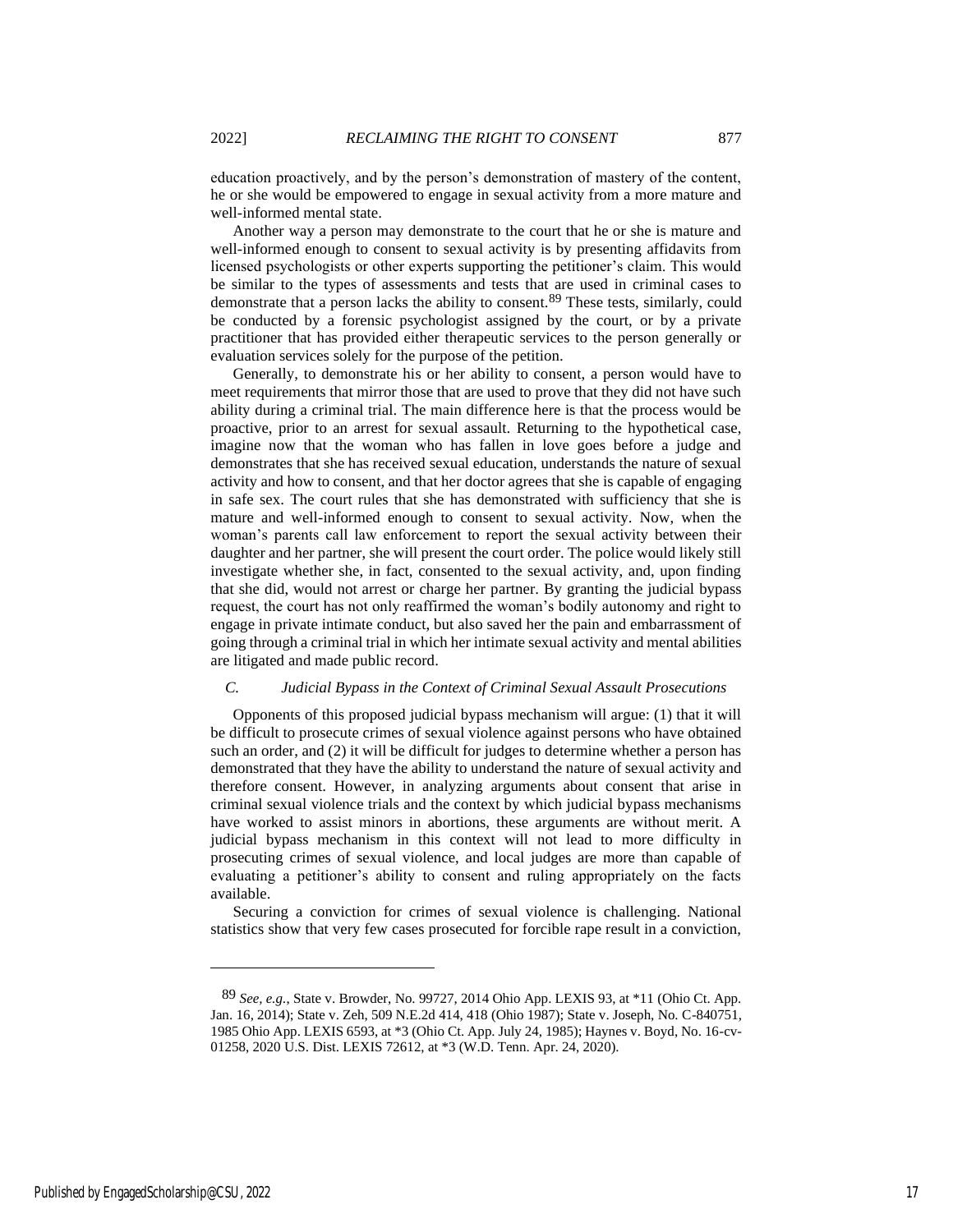and even fewer result in incarceration.90 Criminal laws in Ohio and throughout the country have sought to encourage prosecution and help secure convictions, while still upholding defendants' procedural due process rights. $91$  As acts of sexual violence are more likely to occur in private and without witnesses, prosecutors have specific challenges in proving not only that the alleged sexual activity occurred, but also that both the victim and the perpetrator had the requisite state of mind required to secure a conviction. In Ohio, to secure a conviction for rape of a victim who is over the age of thirteen, the prosecution must prove beyond a reasonable doubt that sexual conduct occurred and that the victim's ability to consent or resist was substantially impaired.<sup>92</sup> Assuming that the offender did not act to impair the victim for the purpose of preventing resistance, either by force, threat of force, administration of an intoxicant, or deception, the prosecution can prove that an act of sexual conduct was legal by demonstrating that the victim's ability to resist or consent was substantially impaired because of a mental condition.<sup>93</sup> Therefore, an opponent to the creation of a judicial bypass mechanism might argue that this avenue of proving that a rape occurred would be barred by the existence of a judicial order demonstrating that the person may consent to sexual activity.

The key to understanding how the judicial bypass mechanism this Note proposes is understanding that it simply offers the recipient the *option* to consent to sexual activity; an order granting a person such an ability does not deem them to have consented to any sexual activity occurring between them and another person or persons. Rather, the bypass mechanism would remove the presumption that the individual could not consent or lacked the ability to consent, and instead ask them whether they had *in fact* consented—much the way criminal sexual violence investigations and prosecutions operate for persons or victims without intellectual and/or developmental disabilities. If a prosecutor is unable to prove the elements of the sexual violence offense beyond a reasonable doubt based solely on the existence of the victim's intellectual and/or developmental disability, he or she could still pursue a conviction under the rape statute by demonstrating that the person did not in fact consent, and the defendant purposely compelled them to submit by force, threat, deception, or through the administration of intoxicants.

93 *Id.*

<sup>90</sup> *The Criminal Justice System: Statistics*, RAPE, ABUSE & INCEST NAT'L NETWORK, https://www.rainn.org/statistics/criminal-justice-system (last visited Oct. 12, 2020) (showing that out of every 1,000 sexual assaults, 28 cases will lead to a felony conviction and 25 defendants will be incarcerated).

<sup>91</sup> Richard I. Haddad, *Shield or Sieve? People v. Bryant and the Rape Shield Law in High-Profile Cases*, 39 COLUM. J.L. & SOC. PROBS. 185, 189 (2005) ("Rape shield statutes were created to prevent the disclosure of information about complainants' sexual history at trial . . . . Michigan passed the first rape shield law in 1974, and the rest of the states, the District of Columbia, and the federal government eventually followed suit."). *See, e.g.*, OHIO REV. CODE ANN. § 2907.02(D) (LexisNexis 1998) (prohibiting the admission of specific instances and reputation evidence of a rape victim's sexual activity absent special circumstances); s*ee also*  FED. R. EVID. 412(a) (prohibiting admission of evidence offered to prove a sex-offense victim's sexual predisposition or that the victim engaged in other sexual behavior).

<sup>92</sup> OHIO REV. CODE. ANN. § 2907.02(A)(1)(a)–(c) (LexisNexis 2002).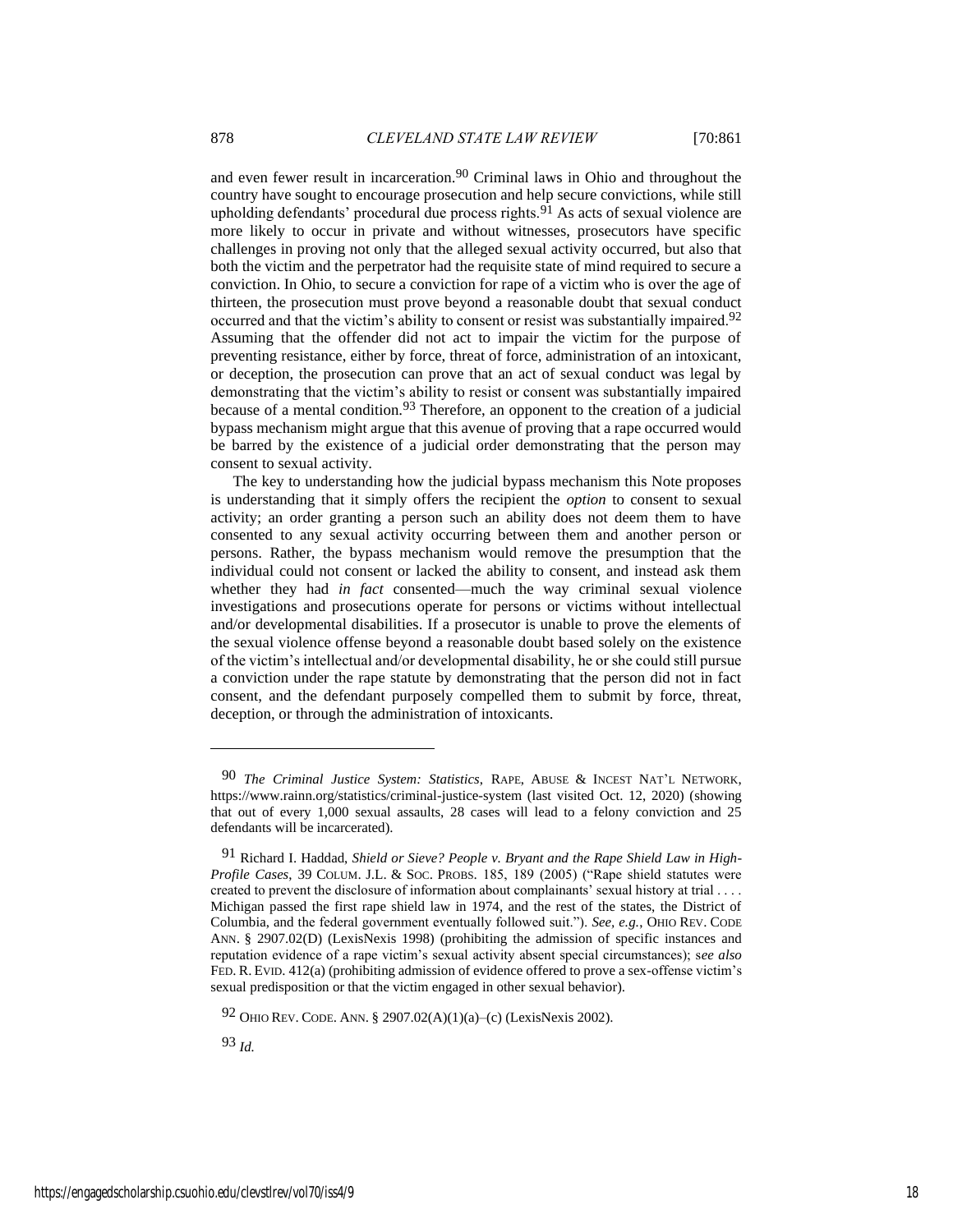Not only would a judicial bypass order affirmatively granting a person the ability to consent to sexual activity create a minimal burden or no burden to the prosecution of sexual violence crimes against someone who has received an order, it may actually prevent crimes of sexual violence from being perpetuated against the recipient. Persons with disabilities are more likely to be the victims of sexual violence than those without disabilities and are at a greater risk for being non-forcibly coerced into having unwanted sexual experiences.94

The Center for Disease Control ("CDC") has indicated that individual skill-based learning is "an important component of a comprehensive approach to [sexual violence] prevention."95 Such skill-based learning includes social and emotional skills, healthy intimate relationship skills, and healthy sexuality skills such as sexual communication, sexual respect, and consent.<sup>96</sup> Comprehensive sex education programs have also been shown to improve health outcomes and reduce risky sexual behavior which is a risk factor for sexual violence victimization.97

If demonstration of such skills and understanding of healthy sexuality and affirmative consent is part of the judge's consideration in a petitioner's claim for a judicial bypass, then theoretically a person who is granted an order has taken affirmative actions to reduce his or her likelihood of being coerced into unwanted sexual activity in the first place. Also, they will have gained the skills to verbalize their consent or lack thereof. This Note does not suggest that a petitioner's work with counselors or sex educators pursuing a judicial bypass will remove all risk of victimization. Rather, it suggests that some unique risk factors faced by people with disabilities may be reduced by engaging with consent-centered sexual education programming sought in pursuance of an order granting the ability to consent. Further, such an understanding of consent may give someone receiving a judicial bypass order the ability to better explain and describe the ways in which they did not affirmatively consent should they later become a victim of sexual violence.

Another argument made in opposition to a judicial bypass mechanism allowing people with intellectual and/or developmental disabilities to receive an order granting them the legal ability to sexual activity is that judges will not be able to accurately determine whether a person has demonstrated sufficient maturity and understanding of the nature of sex and consent to be able to consent.98 This argument, if true, would also raise questions of whether it is appropriate to offer a judicial bypass mechanism for minors wishing to receive an abortion. However, the Court in *Bellotti* has already

96 *Id.*

<sup>94</sup> *Sexual Violence and Intimate Partner Violence Among People with Disabilities*, CTRS. FOR DISEASE CONTROL AND PREVENTION, https://www.cdc.gov/violenceprevention/datasources/nisvs/svandipv.html (last visited Nov. 4, 2020).

<sup>95</sup> KATHLEEN C. BASILE ET AL., NAT'L CTR. FOR INJ. PREVENTION AND CONTROL, STOP SV: A TECHNICAL PACKAGE TO PREVENT SEXUAL VIOLENCE 19 (2016).

<sup>97</sup> Helen B. Chin et al., *The Effectiveness of Comprehensive Risk Reduction and Abstinence Education Interventions to Prevent or Reduce the Risk of Adolescent Pregnancy, HIV and STIs: Two Systematic Reviews and Meta-analyses*, 42 AM.J. PREVENTIVE MED. 272, 290 (2012).

<sup>98</sup> Bellotti v. Baird, 443 U.S. 622, 644 n. 23 (1979).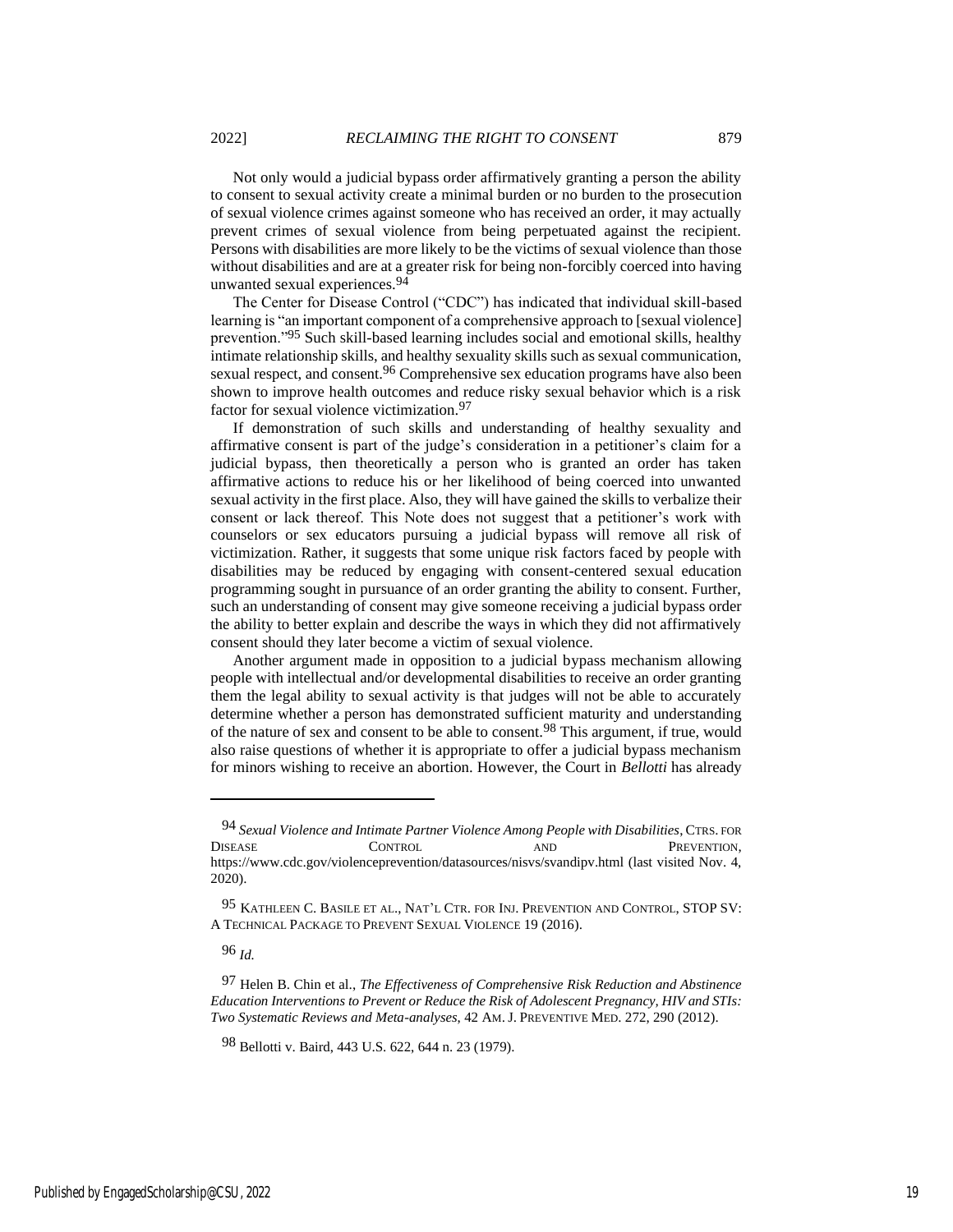affirmatively ruled that such a mechanism is not only permissible, but rather, required.99 As with judicial bypass for minors seeking an abortion, the judge will evaluate the evidence brought forth by the petitioner and determine whether an order is appropriate, independent of his or her moral or political beliefs of the subject.

It is also important to consider that not all people with intellectual and/or developmental disabilities would pursue a judicial bypass in order to gain the legal right to consent, and that not all persons would be granted such a right by a judge upon raising a claim. Therefore, the provision of the sexual violence statutes which criminalize sexual activity with persons with certain disabilities would not be invalidated by the creation of a judicial bypass mechanism. Similarly, the use of a judicial bypass mechanism will not create an environment in which a particularly vulnerable population has all statutory protections removed. This would simply grant people with disabilities the opportunity to demonstrate that they can consent and deserve the opportunity to choose when and whether they engage in sexual activity.

#### IV. CONCLUSION

Under the Due Process Clause of the Fourteenth Amendment, the government is prohibited from depriving any person of "life, liberty or property, without due process of the law."100 Under *Lawrence*, the right to private sexual activity with a partner of one's choosing is considered a part of this right to substantive due process and concept of personal liberty. Criminal sexual violence laws such as Ohio's forcible rape statue are designed to protect vulnerable populations. However, in doing so, they may actually cause harm by creating no opportunity for an entire class of persons to engage in lawful, consensual intimate activity. Such laws protect these populations by creating a blanket rule that no person may engage in sexual activity with that person, by deeming them as legally incapable of consent under any circumstances.

A solution to this problem is the creation of a judicial bypass mechanism which would allow an individual to obtain a court order indicating they have demonstrated that they are well informed and mature enough to make the decision to engage in consensual sexual activity. This mechanism would allow a release valve of sorts, so that a person may retain his or her substantive due process rights despite a state's interest in protecting otherwise vulnerable populations. Judicial bypass is not a novel solution to the problem of balancing individual privacy rights against a state's interest in protecting its citizens, and in fact has been endorsed by the Supreme Court as the proper method of granting minors the ability to obtain an abortion without parental consent.101 Here, a judicial bypass mechanism would operate in the same manner, and an individual could obtain the ability to lawfully consent to sexual activity by demonstrating his or her maturity and that he or she is well-informed enough to consent. The existence of a judicial bypass order would not bar prosecutors from bringing a criminal sexual violence case against a person who victimizes the recipient of an order, and local judges are well-equipped to determine when it is appropriate to grant an order. Therefore, a judicial bypass mechanism that creates the right to consent to sexual activity for persons with disabilities is a solution to protecting the privacy

99 *Id.* at 643.

100 U.S. CONST. amend. XIV, § 1.

101 *Bellotti*, 443 U.S. at 643.